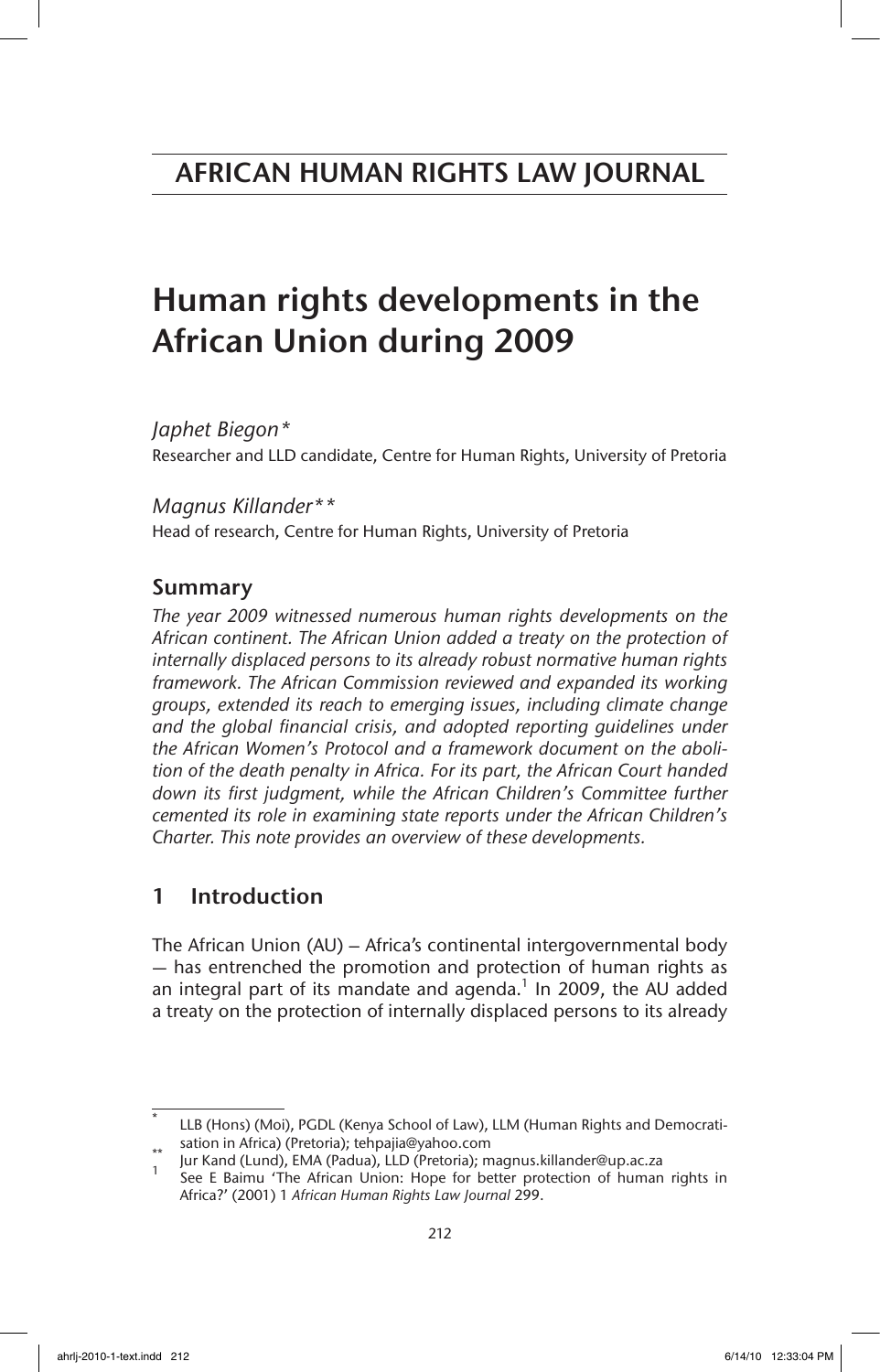robust normative human rights framework.<sup>2</sup> Regional bodies operating under the auspices of the AU specifically charged with the functions of promoting and protecting human rights have also made significant strides in the discharge of their specific mandates. These bodies include the African Commission on Human and Peoples' Rights (African Commission), African Court on Human and Peoples' Rights (African Court) and the African Committee of Experts on the Rights and Welfare of the Child (African Children's Committee). The article reviews major developments within these bodies in the discharge of their specific mandates during 2009. It also briefly reviews developments within the AU's main organs which have relevance for human rights.

The developments highlighted in the article should not be seen in isolation from the human rights situation in Africa during 2009. In many parts of the continent, efforts to consolidate gains made over the years in the field of human rights and democratisation were enhanced. However, regression was recorded in several African countries where impunity and the resurgence of armed conflicts and unconstitutional regime changes prevailed. $3$  The realisation of socio-economic rights on the continent was also stalled by the global economic recession. Thus, an overall picture of the continent in 2009 shows a chequered landscape of gains and losses in the promotion and protection of human rights.

# 2 The African Commission on Human and Peoples' Rights

The African Commission lies at the heart of the AU's institutional framework for the promotion and protection of human rights. It is charged with the mandate of monitoring state compliance with the African Charter on Human and Peoples' Rights (African Charter),<sup>4</sup> and its Protocol on the Rights of Women in Africa (African Women's Protocol).<sup>5</sup> The Commission customarily holds two ordinary sessions per year, during which it performs a number of tasks in the execution of its mandate. The African Commission may also hold extraordinary sessions if and when circumstances demand. The individual commissioners who constitute the Commission are also expected to execute their specific mandates during the inter-session period. In 2009, the African Commission held

<sup>2</sup> For the main AU human rights instruments, see C Heyns & M Killander (eds) *Compendium of key human rights documents of the African Union* (2007).

<sup>3</sup> See Resolution on the general human rights situation in Africa, ACHPR/ Res157(XLVI)09.

<sup>4</sup> Art 45 African Charter.

Arts 26(1) & 32 African Women's Protocol.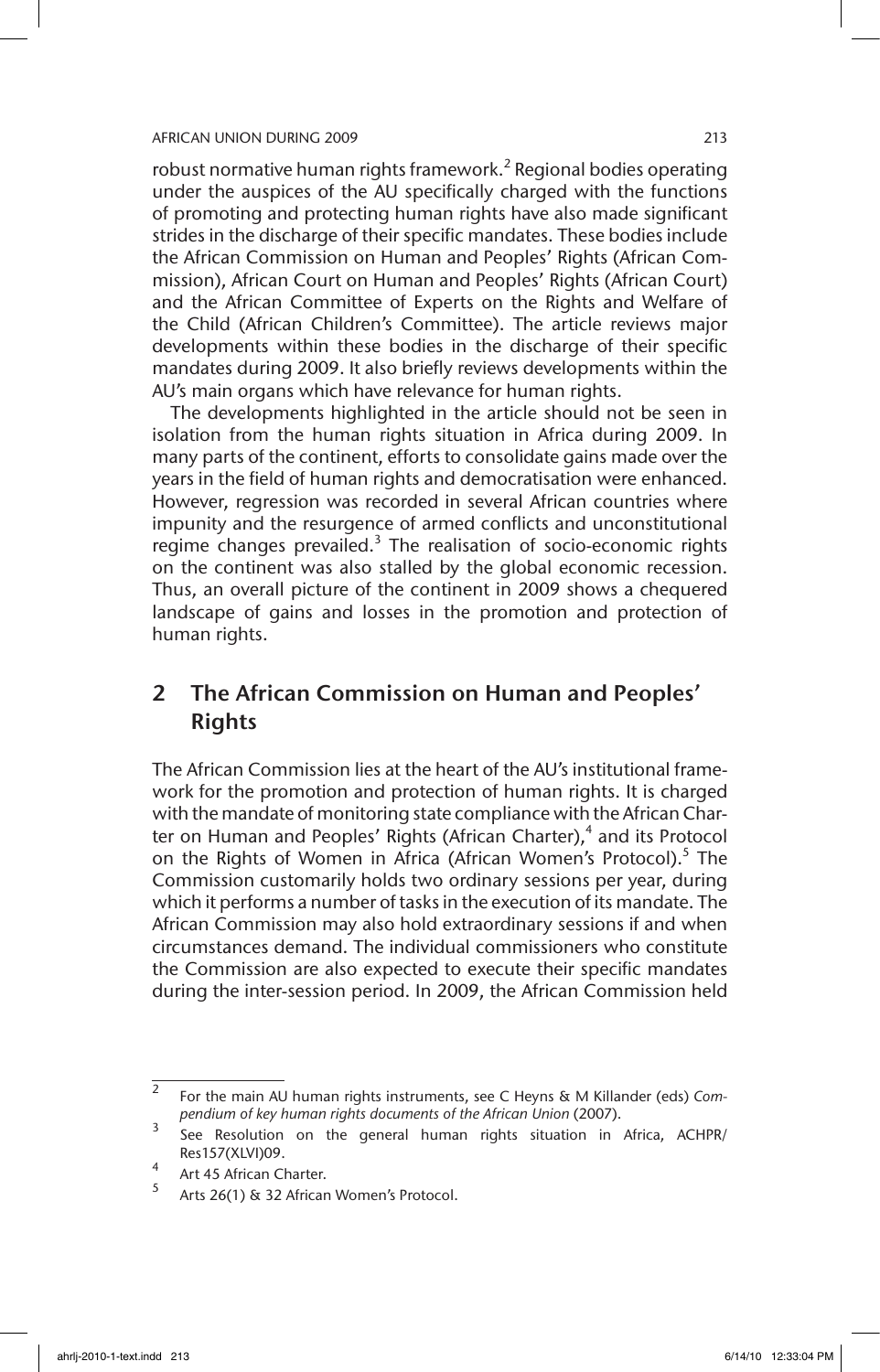two ordinary sessions<sup>6</sup> and two extraordinary sessions.<sup>7</sup> The fact that extraordinary sessions were held is a reflection of the recent increase in funding for the Commission by the AU. These sessions were convened with the primary aim of reducing the number of communications that were yet to be finalised by the Commission and to conclude its position on the issues of complementarity with the African Court.<sup>8</sup>

# 2.1 Election of new members and bureau

In 2009, the Chairperson of the African Commission, Sanji Mmasenono Monageng (from Botswana), was elected as a judge of the International Criminal Court (ICC) with effect from March 2009. Her term as commissioner was to expire in July. The term of Commissioner Nyanduga (from Tanzania) also came to an end in July. Two new members of the Commission were thus elected at the 15th ordinary session of the AU Executive Council held in Sirte, Libya, in June 2009. Mohamed Fayek (from Egypt) and Mohamed Bechir Khalfallah (from Tunisia) were elected as new members.<sup>9</sup> The Executive Council also re-elected Zainabo Sylvie Kayitesi (from Rwanda) as a member of the Commission.<sup>10</sup> The trio were sworn in as commissioners during the 46th ordinary session of the Commission held in November 2009 in Banjul, The Gambia.<sup>11</sup>

With the election of Mr Fayek and Mr Khalfallah, both of whom have human rights non-governmental organisation (NGO) experience, the African Commission for the first time in a couple of years includes members from the North African region. The addition of Arab-speaking commissioners should be beneficial for the work of the Commission relating to the promotion and protection of human rights in this region of the continent.

The Commission now consists of six female and five male members; however, it seems that Commissioner Angela Melo (from Mozambique) has ceased to participate actively in the work of the Commission since

<sup>6</sup> In May and November 2009, the African Commission held its 45th and 46th ordinary sessions, respectively, in Banjul, The Gambia.

In April and October 2009, the Commission held its 6th and 7th extraordinary sessions in Banjul, The Gambia, and Dakar, Senegal, respectively.

<sup>8</sup> See 26th Activity Report of the African Commission, para 150; 27th Activity Report of the African Commission, para 219.

<sup>9</sup> Decision on Election of Members of the African Commission on Human and Peoples' Rights, EX.CL/Dec.497(XV) Rev 1.

 $\frac{10}{11}$  As above.

<sup>27</sup>th Activity Report, para 23.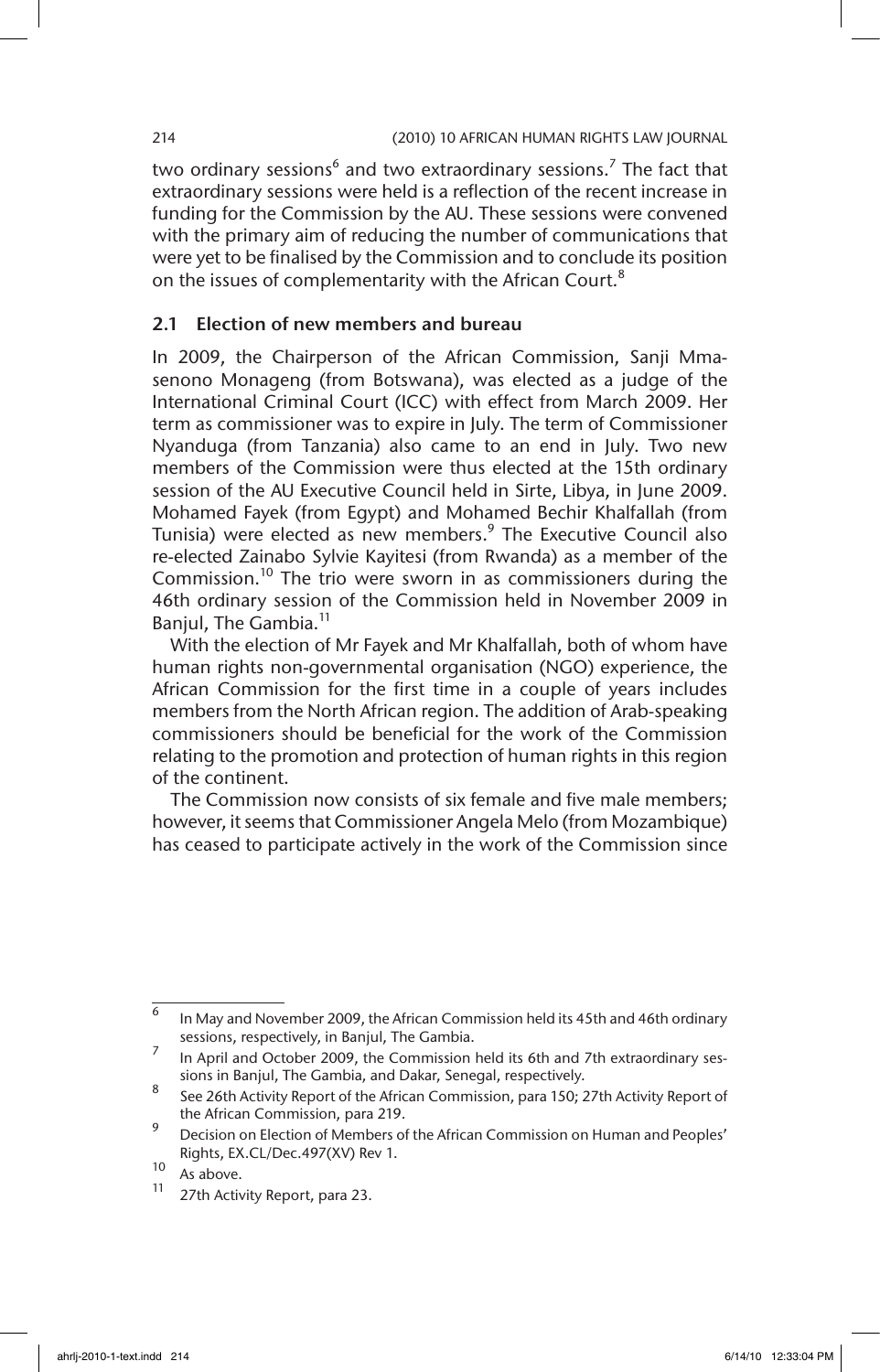April 2009, although her mandate expires ony in 2013.<sup>12</sup> Rule 8(1) of the African Commission's interim Rules of Procedure provides:<sup>13</sup>

If, in the unanimous opinion of the other members of the Commission, a member has stopped discharging his or her duties for any reason other than a temporary absence, the Chairperson of the Commission shall inform the Chairperson of the African Union Commission, who shall declare the seat vacant.

The African Commission thus has some discretion as to how long an absence from the sessions of the Commission should be tolerated. The Commission declared in November 2006 that Commissioner Babana had stopped discharging his duties, with the result that the AU Executive Council appointed a new member in July 2007 for the two years that remained of his term. Commissioner Babana had been appointed by the AU Assembly in July 2003 and participated in the work of the Commission until the 37th ordinary session in May 2005. Following this precedent, the Commission should request the Chairperson of the AU Commission to declare the seat of Commissioner Melo vacant at the session in May 2010 should she fail to attend this session.

At the November session, a new bureau of the Commission was elected. Commissioners Reine Alapini-Gansou and Mumba Malila were respectively elected Chairperson and Vice-Chairperson of the Commission for a term of two years.<sup>14</sup> Prior to the election of the new bureau, Commissioners Tom Nyanduga and Reine Alapini Gansou served as acting Chairperson and acting Vice-Chairperson as replacements for Commissioners Sanji Monageng and Angela Melo.

# 2.2 State reporting

The state reporting procedure is one of the two mechanisms (the other being the communications procedure) that the African Commission uses to monitor state compliance with the African Charter and the

 $\overline{12}$  Commissioner Melo was re-elected to the Commission for a six-year period in July 2007. Her absence from the Commission is apparently linked to her appointment as Director of the Division of Philosophy and Human Rights of UNESCO in March 2009. She participated in the 6th extraordinary session of the Commission in Banjul, 30 March – 3 April 2009 but did not attend the 45th ordinary session in May, the 7th extraordinary session in October or the 46th ordinary session in November. She is not included in the list of members of the Commission published on the website of the Commission; see 'List and addresses of the commissioners of the African Commission on Human and Peoples' Rights' (updated January 2010), http://www.achpr. org/english/\_info/members\_achpr\_en.html (accessed 16 March 2010), though the Commission took note of her absence from the November 2009 session; see 27th Activity Report of the African Commission, para 6.

<sup>13</sup> This provision corresponds substantively with art 39(2) of the African Charter.

<sup>27</sup>th Activity Report, para 24.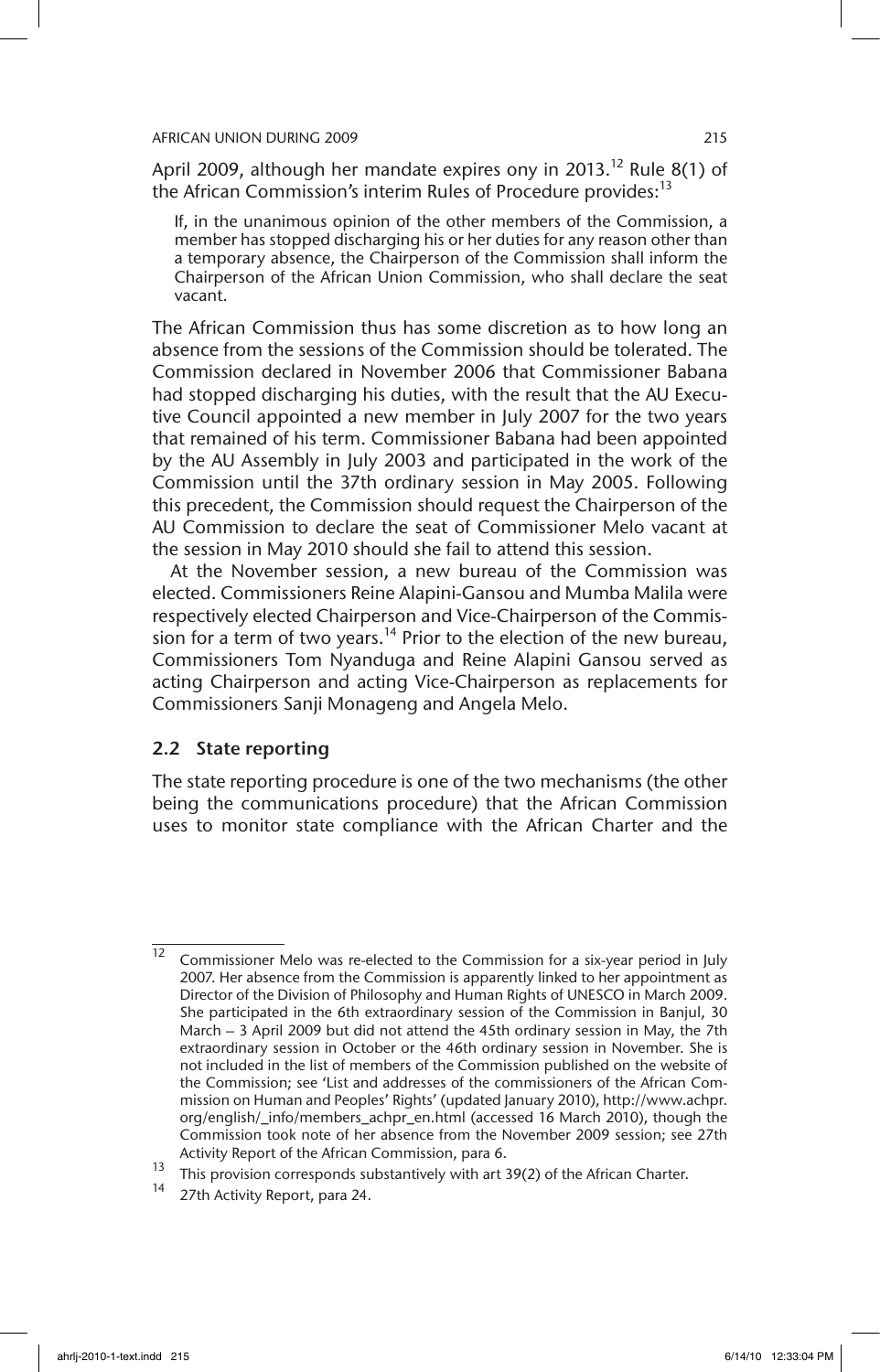African Women's Protocol.<sup>15</sup> The Commission's mandate to examine state reports draws from articles 62 and 26 of the African Charter and the African Women's Protocol respectively. It examines the reports in public during its ordinary sessions and issues concluding observations in respect of the reports it has examined. Since 1991, the Commission has examined a total of 77 reports, six of which were examined in 2009. During its 46th ordinary session, the Commission examined the reports of Mauritius, Uganda and Benin.<sup>16</sup> It examined the reports of Botswana, Congo, and Ethiopia during its 47th ordinary session.<sup>17</sup>

Notably, by submitting and presenting its report during the Commission's 47th ordinary session, Botswana reduced the number of states that had never submitted a report to the Commission by one. Thus, as at the end of 2009, 12 states had not submitted any report to the Commission,<sup>18</sup> while 26 other states were behind in the submission of reports.<sup>19</sup> Evidently, states' non-compliance with their reporting obligations remains a major challenge to the Commission's state reporting mechanism. However, compared to previously, recent years have seen increased reporting under the African Charter, which may be attributed to the 'sensitisation conducted by commissioners whenever undertaking missions and interacting with the respective state parties'.<sup>20</sup> For instance, in reference to Botswana's submission of its initial report, Commissioner Nyanduga observed during the 46th session that he could testify that his interaction with the government of Botswana during the last six years had contributed to the submission of the Botswana state report.<sup>21</sup>

Apart from the consideration of state reports, a significant development in 2009 regarding the state reporting procedure was the formulation and adoption of state reporting guidelines under the African Women's Protocol. Partly for lack of reporting guidelines, no state has ever submitted a report in terms of article 26 of the Protocol. Thus, in August 2009, the African Commission, in conjunction with the Centre for Human Rights at the University of Pretoria, organised the Gender Expert Meeting on State Reporting on the Protocol on

<sup>15</sup> See generally A Danielsen *The state reporting procedure under the African Charter* (1994); M Evans & R Murray 'The state reporting mechanism of the African Charter' in M Evans & R Murray (eds) *The African Charter on Human and Peoples' Rights: The system in practice, 1986-2006* (2008) 49.

<sup>&</sup>lt;sup>16</sup> 26th Activity Report of the African Commission, para 133.

 $\frac{17}{18}$  27th Activity Report, para 198.

<sup>18</sup> Comoros, Côte d'Ivoire, Djibouti, Equatorial Guinea, Eritrea, Gabon, Guinea Bissau, Liberia, Malawi, São Tomé & Principe, Sierra Leone and Somalia. See 27th Activity Report, para 199.

 $\frac{19}{20}$  27th Activity Report, para 199.

<sup>20</sup> Speech by The Honourable Bahame Tom Mukirya Nyanduga, the Acting Chairperson of the African Commission, at the opening ceremony of the 46th ordinary session of the African Commission (on file with the authors).

 $21$  As above.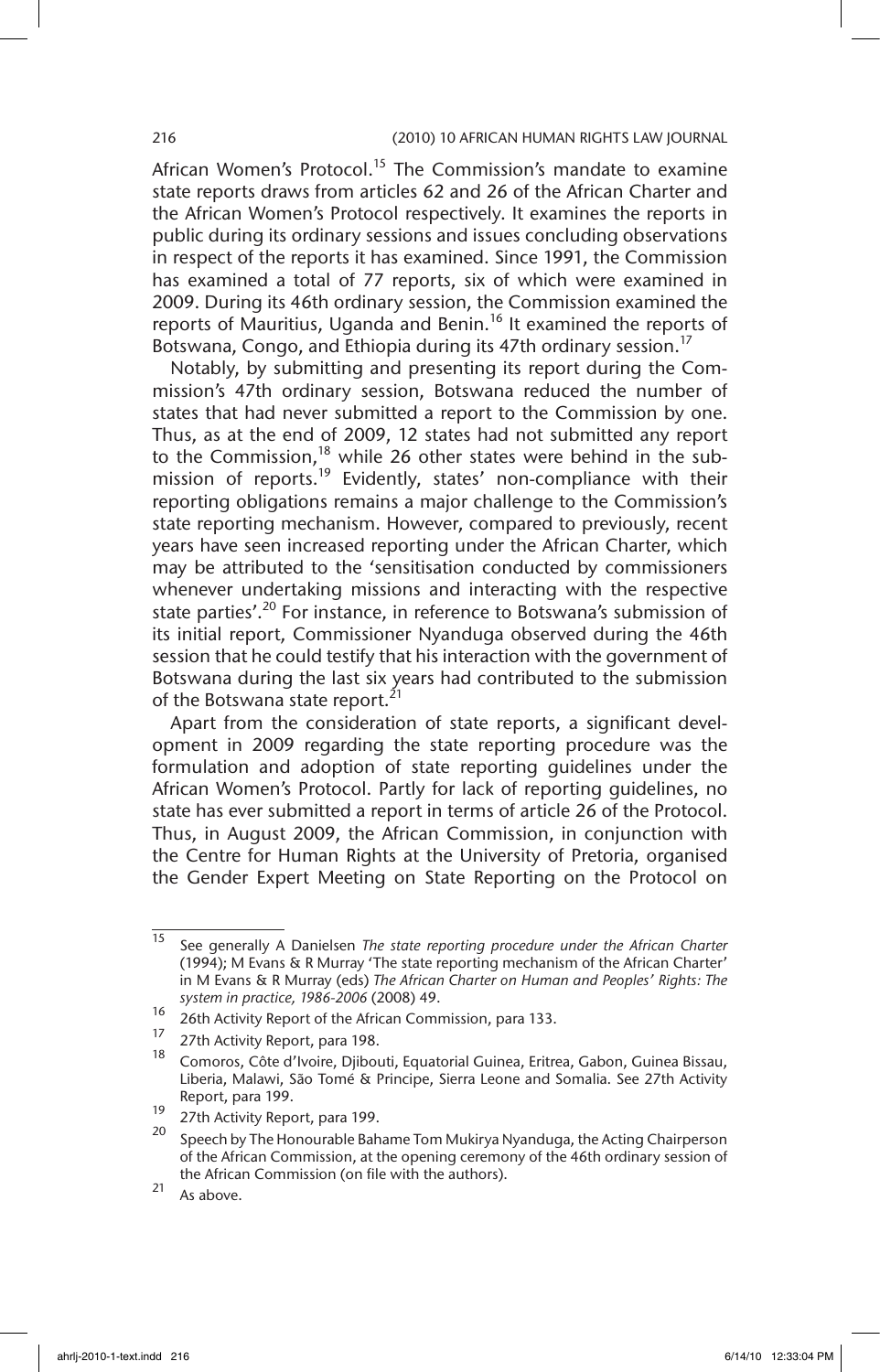the Rights of Women in Africa with the primary purpose of drafting reporting guidelines under the Protocol.<sup>22</sup> The Meeting formulated draft quidelines for presentation to the Commission for adoption.<sup>23</sup> According to the final Communiqué of the 46th ordinary session, the draft guidelines were adopted by the African Commission during that session.<sup>24</sup> However, in reflection of its traditional slow pace of dissemination and publication of its activities, the Commission has not yet published the guidelines. Indeed, the 27th Activity Report of the Commission is silent regarding the adoption of the guidelines as part of the Commission's activities during the 46th session.

If the final version of the guidelines adopted by the Commission were to mirror the draft guidelines, state parties to the African Charter and the African Women's Protocol would be required to submit their state reports in two parts: Part A, dealing with the rights in the African Charter, and Part B, dealing with the rights in the Protocol. In reporting on how they have given effect to each of the Protocol rights, states would be required to do so in terms of a list of measures of implementation covering ten areas: legislation; administrative measures; institutions; policies and programmes; public education; any other measures; remedies; challenges experienced; accessibility; and disaggregated statistics. Moreover, states would be required to report on the Protocol rights under thematic clusters rather than on an article-by-article basis. The guidelines identify eight thematic clusters: equality/non-discrimination; the protection of women from violence; rights relating to marriage; health and reproductive rights; economic, social and cultural rights; the right to peace; the protection of women in armed conflicts; and the rights of especially protected women's groups. By and large, the draft guidelines are a great improvement in comparison with the Commission's reporting guidelines under the African Charter, which have been harshly criticised.<sup>25</sup>

In 2009, the African Commission also published, for purposes of seeking comments from stakeholders, the Draft Principles and Guidelines on Economic, Social and Cultural Rights. Once adopted, the Principles and Guidelines will serve as 'additional guidelines for the submission

 $\frac{1}{22}$  See J Biegon 'Towards the adoption of quidelines for state reporting under the African Union Protocol on Women's Rights: A review of the Pretoria Gender Expert Meeting, 6-7 August 2009' (2009) 9 *African Human Rights Law Journal* 615.

<sup>23</sup> The draft guidelines have been annexed to Biegon (n 22 above) 639-643.

<sup>24</sup> Final Communiqué of the 46th ordinary session of the African Commission, para 41.

<sup>&</sup>lt;sup>25</sup> See G Mugwanya 'Examination of state reports by the African Commission: A critical appraisal' (2001) 1 *African Human Rights Law Journal* 110 111 (describing the 1989 Guidelines for National Periodic Reports as 'too detailed, lengthy and in some areas repetitive and unnecessarily complex'). See also K Quashigah 'The African Charter on Human and Peoples' Rights: Towards a more effective reporting mechanism' (2002) 2 *African Human Rights Law Journal* 261; F Viljoen 'State reporting under the African Charter on Human and Peoples' Rights: A boost from the South' (2000) 44 *Journal of African Law* 110 111.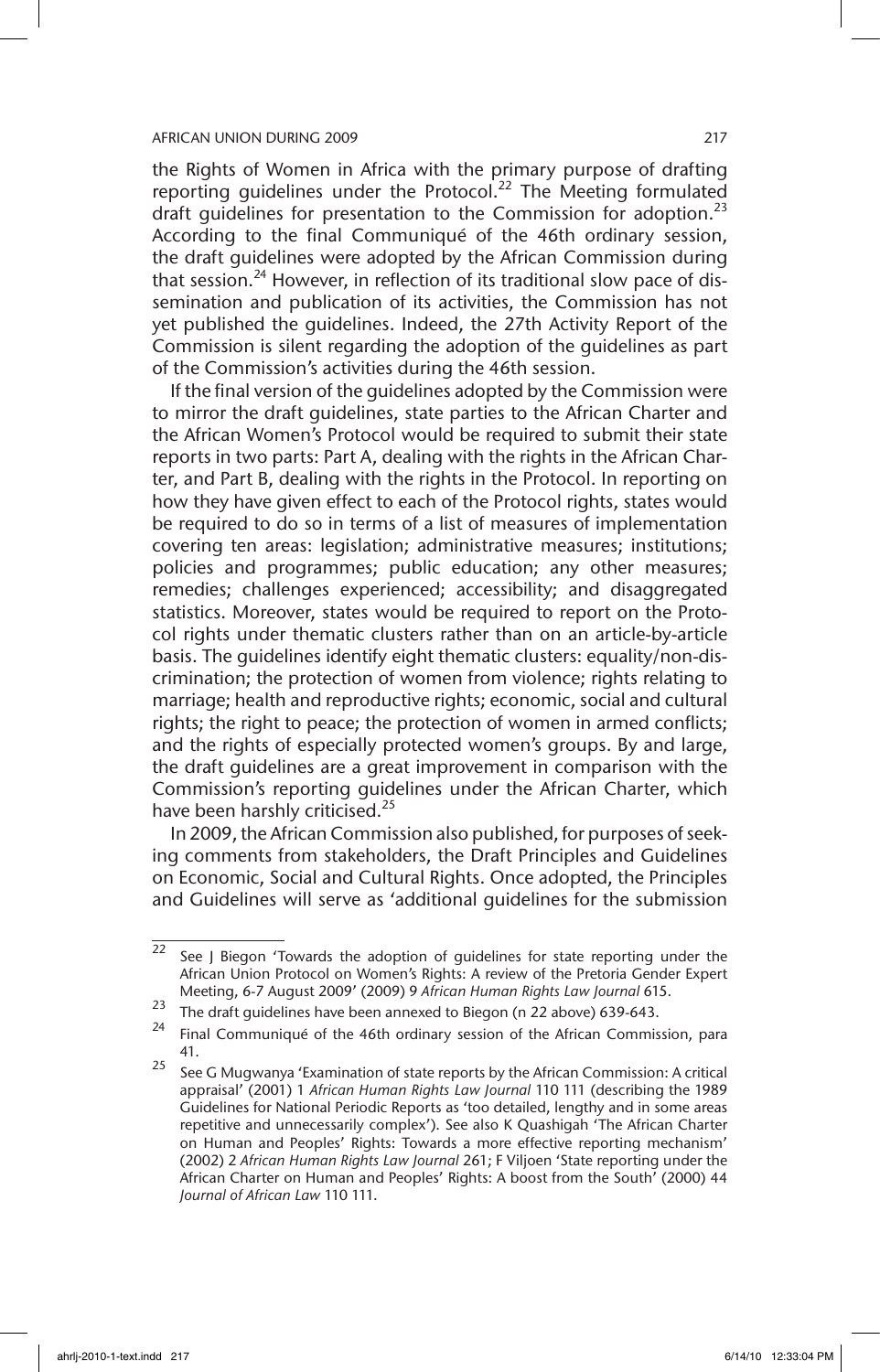of state party reports to the Commission'. The Draft Principles and Guidelines are detailed and bulky, running to a total of 74 pages. They easily fall prey to the criticism that has been levelled against previous guidelines of the African Commission which have been 'very elaborate, but also too lengthy and complicated, making compliance a matter of impossibility'.<sup>26</sup> It would have helped to minimise the existing confusion inherent in the African Commission's reporting guidelines under the African Charter, if guidelines akin to general comments available under the United Nations (UN) system were gradually adopted for each socio-economic right. If adopted in their present form, the Draft Guidelines and Principles will most likely add more confusion to the already complex maze of state reporting guidelines under the African Charter.

## 2.3 Resolutions

Resolutions adopted during the sessions of the African Commission are important instruments by which the Commission executes its mandate. It uses the resolutions in a number of ways: to elaborate Charter rights; to comment on the human rights situation on the continent and in individual countries; to define its relationship with external actors; and to regulate its internal operations. The Commission adopted a total of  $21$  resolutions in 2009.<sup>27</sup> Most of these resolutions were administrative in nature; mainly dealing with the appointment of special rapporteurs and members of working groups. Two resolutions addressed contemporary issues that impact on the enjoyment of human rights on the continent: climate change and the global financial crisis.<sup>28</sup> In the Resolution on Climate Change, the African Commission decided to carry out a study on the impact of climate change on human rights in Africa, while in the Resolution on the Impact of the Global Financial Crisis, it urged African states to, *inter alia*, continuously monitor the impact of the global financial crisis on vulnerable groups. In addition to resolutions, special rapporteurs issued press releases on specific incidents in member states.

The Resolution on the Deteriorating Human Rights Situation in the Republic of The Gambia, adopted during the Commission's 7th extraordinary session in October 2009, warrants specific discussion here. The Resolution was adopted following media reports that the Gambian President had threatened to 'kill anyone, especially human rights defenders and their supporters, whom he considered to be sabotaging

<sup>26</sup> F Viljoen *International human rights law in Africa* (2007) 372. See also Mugwanya (n 25 above) 279; Quashigah (n 25 above) 261.

<sup>&</sup>lt;sup>27</sup> The Commission adopted three resolutions during its 45th ordinary session, three during its 7th extraordinary session and 15 during its 46th ordinary session.

<sup>28</sup> Resolution on Climate Change and Human Rights and the Need to Study its Impact in Africa, ACHPR/Res153(XLVI)09; Resolution on the Impact of the Ongoing Global Financial Crisis on the Enjoyment of Social and Economic Rights in Africa, ACHPR/ Res159(XLVI)09.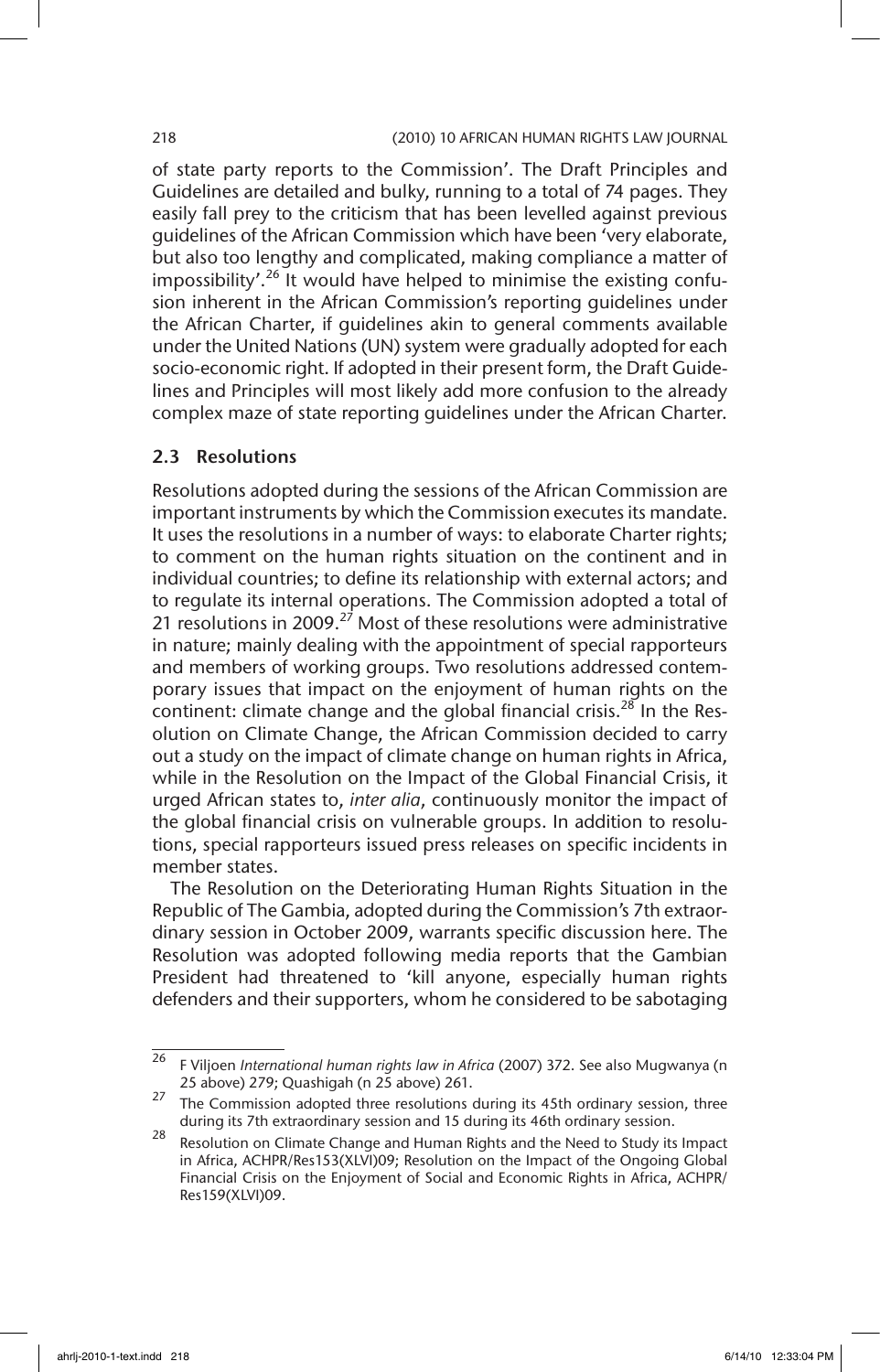or destabilising his government'. As a consequence, NGOs threatened to boycott the 46th session of the Commission which was due to be held in The Gambia in November 2009. In its Resolution, the Commission called on the AU to ensure that the Gambian President withdrew the threat and that if he could not, to provide the Commission with extra-budgetary resources to enable it to hold its 46th session either in Ethiopia or in any other member state of the AU. The Resolution also requested that the AU consider relocating the Secretariat of the Commission in the event that the human rights situation in The Gambia deteriorated.

The Resolution elicited strong but mixed reactions from the Gambian government. On the one hand, it reiterated its commitment to human rights and its willingness to host the African Commission and its sessions.<sup>29</sup> On the other hand, it made scathing attacks against the Commission and the African Centre for Democracy and Human Rights Studies, an NGO based in The Gambia, which was perceived to have been behind the adoption of the Resolution.<sup>30</sup> The Gambian government threatened to 'review its relationship with the African Centre' if the Resolution was maintained. $31$  It described the Resolution as 'obnoxious and based on ulterior motives' and questioned the reasons for its adoption 'in a meeting held outside The Gambia'.<sup>32</sup> The stalemate, particularly as to where the 46th session would be held, was broken when high-level consultations between a delegation of the Gambian government, the Chairperson of the AU Commission and the Acting Chairperson of the African Commission were held in Kampala, Uganda, on 20 and 21 October 2009. $33$  Following these consultations, the Gambian government affirmed its commitment to the African Charter, and the hosting of the 46th session of the Commission. It guaranteed the safe passage, free expression and participation of all participants who would attend the session.

# 2.4 Special mechanisms

The African Commission has, over the years, established special mechanisms in the form of special rapporteurs and working groups to deal with specific thematic human rights issues on the continent. There

<sup>&</sup>lt;sup>29</sup> Letter from the Gambian Attorney-General and Minister of Justice to the African Commission, AG/C/144/Part 5/(44), 15 October 2009 (on file with the authors).

<sup>&</sup>lt;sup>30</sup> Letter from the Gambian Office of the Secretary-General, President's Office, 28 October 2009, OP 209/400/01/Temp A/(22) (on file with the authors).

 $\frac{31}{32}$  As above.

 $\frac{32}{33}$  As above.

See press release by Commissioner Tom Nyanduga, Acting Chairperson of the African Commission http://www.achpr.org/english/Press%20Release/pressrelease\_ gambia\_46\_session. pdf (accessed 27 February 2010).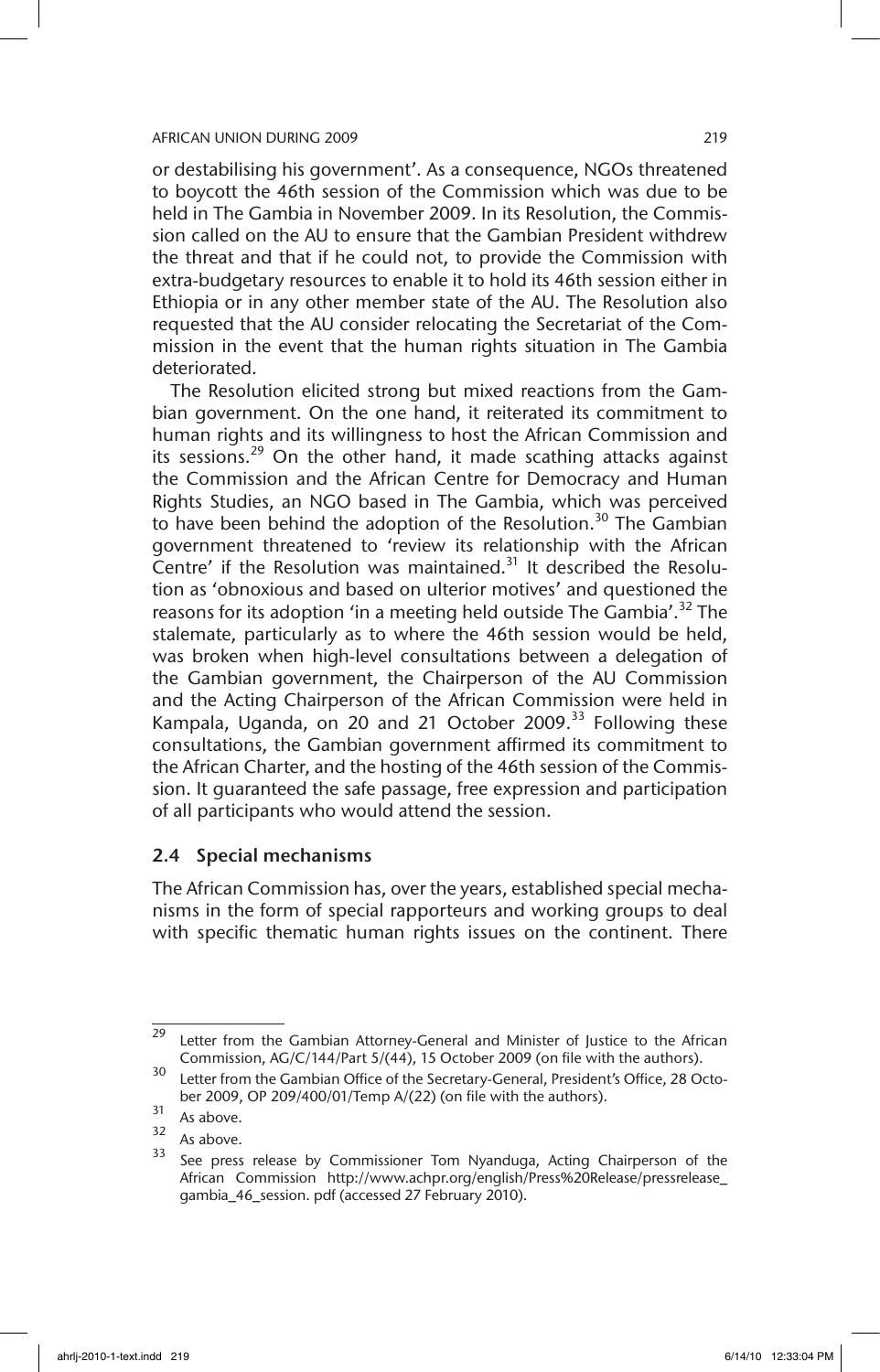are currently five special rapporteurs of the African Commission: $34$  on prisons and conditions of detention; on the rights of women; on human rights defenders; on refugees, asylum seekers and internally displaced persons; and on freedom of expression. Save for the appointment, and in some cases reappointment, of individual members of the Commission as special rapporteurs on the above-mentioned five themes,  $35$  no substantive changes were made to the mechanism of special rapporteurs in 2009.

As of the end of 2008, the African Commission had established five working groups:<sup>36</sup> on indigenous populations and communities; on the Robben Island Guidelines; on the death penalty; on economic, social and cultural rights; and on specific issues relevant to the work of the Commission (mainly focusing on the revision of the Commission's Rules of Procedure). In addition to changes in the membership of these working groups, $37$  there were four substantive developments in respect to working groups in 2009.

Firstly, during its 45th ordinary session, the African Commission transformed the Focal Point on the Rights of Older Persons to a Working Group on the Rights of Older Persons and People with Disabilities in Africa.<sup>38</sup> It is expected, *inter alia*, to draft a concept paper for consideration by the African Commission that will serve as the basis for the adoption of a Draft Protocol on Ageing and People with Disabilities.

 $\frac{34}{34}$  See generally R Murray 'The Special Rapporteurs in the African system' in Evans & Murray (n 15 above) 344.

See Resolution on the Appointment of the Special Rapporteur on Prisons and Conditions of Detention in Africa, ACHPR/Res156(XLVI)09 (appointing Commissioner Catherine Dupe Atoki as the new Special Rapporteur on Prisons); Resolution on the Appointment of the Special Rapporteur on the Rights of Women in Africa, ACHPR/ Res154(XLVI)09 (renewing the mandate of Commissioner Soyata Maiga as Special Rapporteur on the Rights of Women); Resolution on the Appointment of the Special Rapporteur on Human Rights Defenders in Africa, ACHPR/Res149(XLVI)09 (appointing Commissioner Mohamed Bechir Khalfallah as the new Special Rapporteur on Human Rights Defenders); Resolution on the Appointment of the Special Rapporteur on Refugees, Asylum Seekers, Internally Displaced Persons and Migrants in Africa, ACHPR/Res160(XLVI)09 (appointing Commissioner Mohamed Fayek as the new Special Rapporteur on Refugees); Resolution on the Reappointment of the Special Rapporteur on Freedom of Expression and Access to Information in Africa, ACHPR/ Res161(XLVI)09 (renewing the mandate of Commissioner Pansy Tlakula as the Special Rapporteur on Freedom of Expression).

<sup>&</sup>lt;sup>36</sup> See generally BTM Nyanduga 'Working groups of the African Commission and their role in the development of the African Charter on Human and Peoples' Rights' in Evans & Murray (n 15 above) 379.

<sup>&</sup>lt;sup>37</sup> See Resolution on the Renewal of the Mandate of the Working Group on Indigenous Populations/Communities in Africa, ACHPR/Res155(XLVI); Resolution on the Renewal of the Mandate of the Chairperson and the Members of the Working Group on the Death Penalty, ACHPR/Res152(XLVI)09; Resolution on the Appointment and Composition of the Working Group on Specific Issues Relevant to the Work of the Commission.

<sup>&</sup>lt;sup>38</sup> Resolution on the Transformation of the Focal Point on the Rights of Older Persons in Africa into a Working Group on the Rights of Older Persons and People with Disabilities in Africa, ACHPR/Res143(XXXXV)09.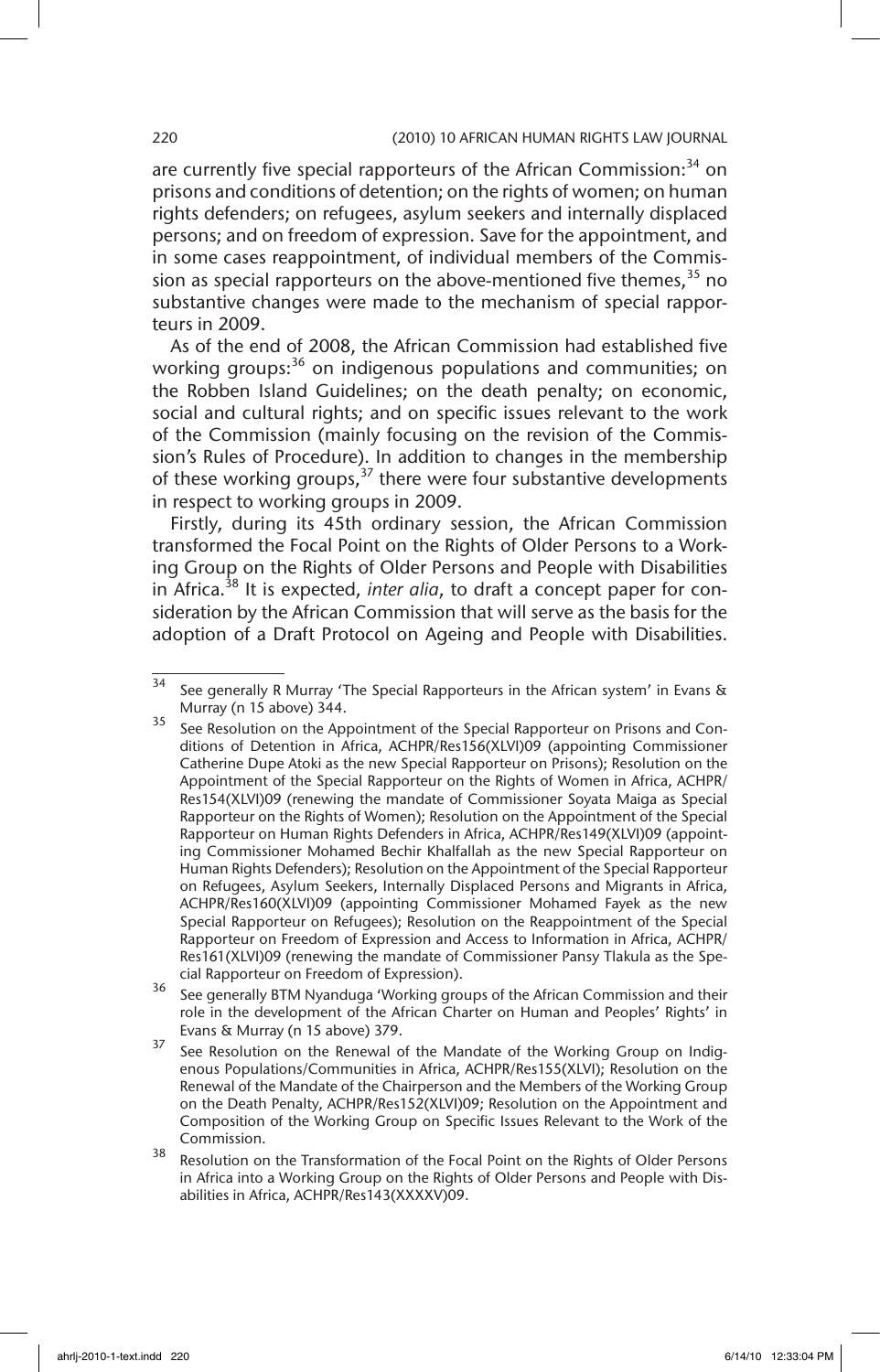To treat the aged and the disabled together might seem arbitrary, but appears to be based on article 18(4) of the African Charter which provides: 'The aged and the disabled shall also have the right to special measures of protection in keeping with their physical or moral needs.'

Secondly, during the same session, the African Commission established the Advisory Committee on Budgetary and Staff Members. The Committee is tasked to work with the Secretariat of the Commission to identify activities from the Commission's Strategic Plan that should feature in its budget proposals; to prepare budget programmes of the Commission; to ensure proper execution of the programmes; and to implement the approved new structure of the Secretariat of the Commission. The Commission was for many years financially incapacitated and acutely understaffed, but it has also had difficulties in the preparation, presentation and execution of its budget. As such, the establishment of the Advisory Committee was long overdue. Indeed, the Committee could not have been established at a better time, considering that in 2008 the Commission, despite having received the highest budget allocation ever, failed to put the allocation to full use. As a consequence, the AU reduced the Commission's budget allocation for 2009 by almost half from US \$6 million for 2008 to US \$3,6 million for  $2009.<sup>39</sup>$ 

Thirdly, the African Commission changed the name of the Robben Island Guidelines Follow-up Committee to the Committee for the Prevention of Torture and Cruel, Inhuman or Degrading Treatment or Punishment in Africa (Committee for the Prevention of Torture in Africa) during its 46th ordinary session.<sup>40</sup> The change of the name was necessitated by the 'difficulty of national, regional and international stakeholders and partners in associating the name "Robben Island Guidelines Follow-Up Committee" with its torture prevention mandate'. It is thus anticipated that with the change of name, stakeholders will 'easily identify with the name of the Committee as a torture prevention mechanism'. While the change in name is welcomed, it tends to suggest that the Committee has a mandate akin to that of the UN Sub-Committee on the Prevention of Torture, established under the Optional Protocol to the Convention against Torture, or that of the European Committee for the Prevention of Torture, both of which operate a system of preventative visits to places of detention. Yet, contrary to the expectations that the change of name raises, the new Committee will have the same mandate as its predecessor, that is, to disseminate the Robben Island Guidelines, to work out strategies

<sup>&</sup>lt;sup>39</sup> Decision on the budget for the African Union for the 2009 financial year, AU Executive Council, EX CL/Dec 454(XIV), January 2009.

<sup>40</sup> Resolution on the Change of Name of the 'Robben Island Guidelines Follow-Up Committee' to the 'Committee for the Prevention of Torture in Africa' and the Reappointment of the Chairperson and Members of the Committee, ACHPR/ Res158(XLVI)09.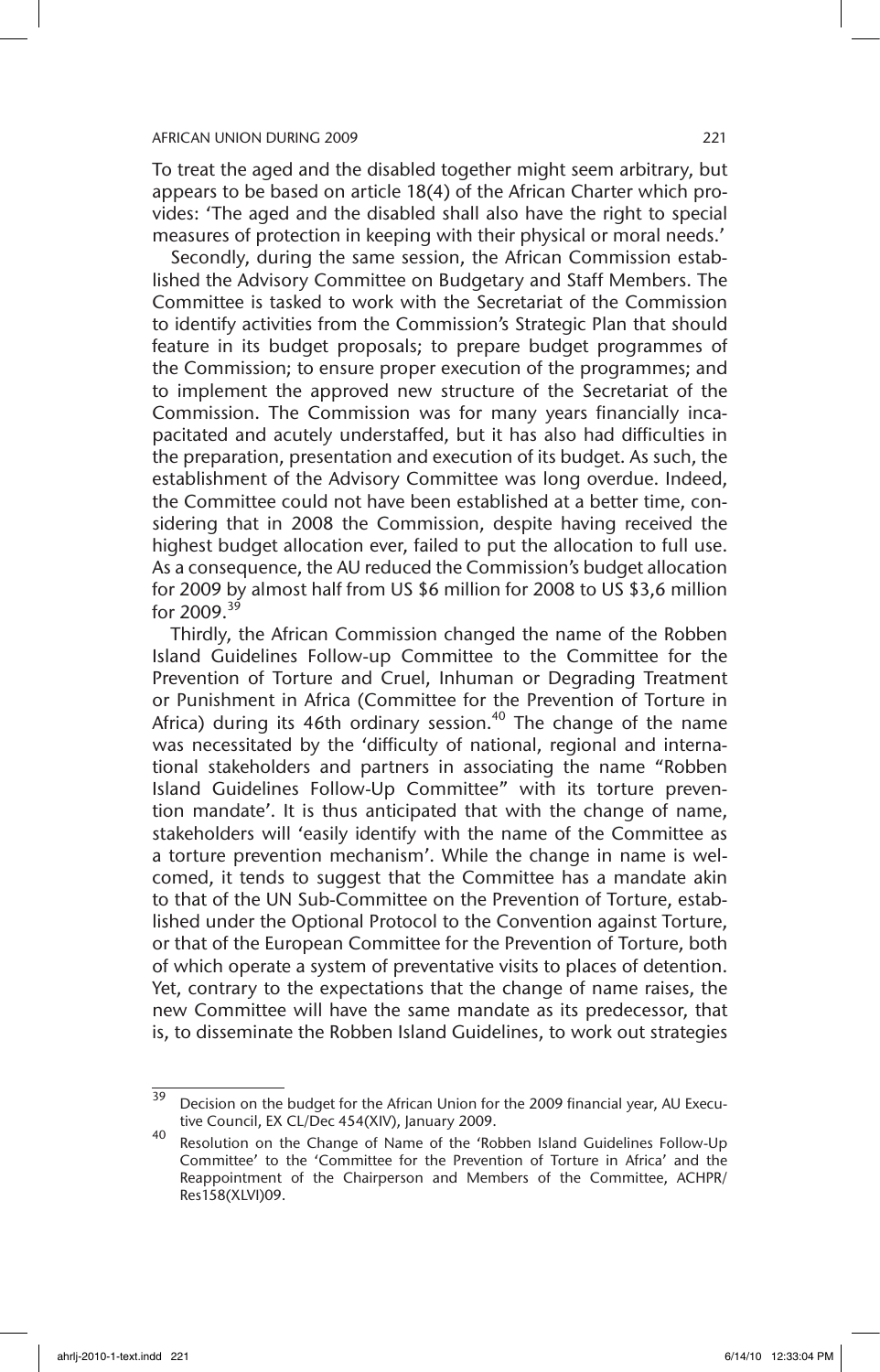for their promotion, and to follow up on their implementation at the national level.<sup>41</sup>

Finally, the African Commission established a new Working Group on Extractive Industries, Environment and Human Rights Violations in Africa. This is in response to concerns of human rights violations and environmental destruction by extractive industries on the continent. $42$  The Working Group has an eight-fold mandate, which includes the examination of the impact of extractive industries in Africa and the formulation of recommendations on appropriate measures for the prevention and reparation of human and peoples' rights by these industries. The Working Group is also mandated not only to research violations of human and peoples' rights by non-state actors, but to also to inform the African Commission on the possible liability of non-state actors for these violations. It is vital to note that the liability of non-state actors is an issue of which there has been much debate without any consensus.43 The African Commission has so far taken the position that the state is liable for violations occasioned by non-state actors.<sup>44</sup> The establishment of the Working Group on Extractive Industries, therefore, signifies that the Commission is inclined towards extending liability for human rights violations to non-state actors.

# 2.5 The death penalty in Africa

In 2009, the African Commission bolstered its campaign for the abolition of the death penalty on the continent.<sup>45</sup> In particular, as part of the work of the Working Group on the Death Penalty, the Commission organised the First Conference on the Question of the Death Penalty in

 $\frac{41}{41}$  See Resolution on Guidelines and Measures for the Prohibition and Prevention of Torture, Cruel, Inhuman or Degrading Treatment or Punishment in Africa.

<sup>42</sup> Resolution on the Establishment of a Working Group on Extractive Industries, Environment and Human Rights Violations in Africa, ACHPR/Res148 (XLVI).

<sup>43</sup> See generally P Alston (ed) *Non-state actors and human rights* (2005); A Clapham *Human rights in the private sphere* (1993).

<sup>44</sup> See *Social and Economic Rights Action Centre* (*SERAC) & Another v Nigeria* (2001) AHRLR 60 (ACHPR 2001).

 $45$  While the African Charter impliedly permits the death penalty, the African Commission has been advocating for the abolition of the death penalty on the continent for a decade now. In 1999, the Commission adopted a resolution urging African states to 'consider a moratorium on executions' and to 'reflect on the possibility of abolishing the death penalty'. Similarly, in its decision in *Interights & Others (on behalf of Bosch) v Botswana* (2003) AHRLR 55 (ACHPR 2003), the Commission encouraged all states party to the African Charter to 'take all measures to refrain from exercising the death penalty'. This decision was followed in 2004 with the creation of the Working Group on the Death Penalty which was mandated to develop a strategic plan for the abolition of the death penalty. In 2008, the Commission reiterated its 1999 Resolution by urging states that still retain the death penalty to 'observe a moratorium on the execution of death sentences with a view to abolishing the death penalty'. On the death penalty in Africa, see L Chenwi *Towards the abolition of the death penalty in Africa: A human rights perspective* (2007); D van Zyl Smit 'The death penalty in Africa' (2004) 4 *Africa Human Rights Law Journal* 1.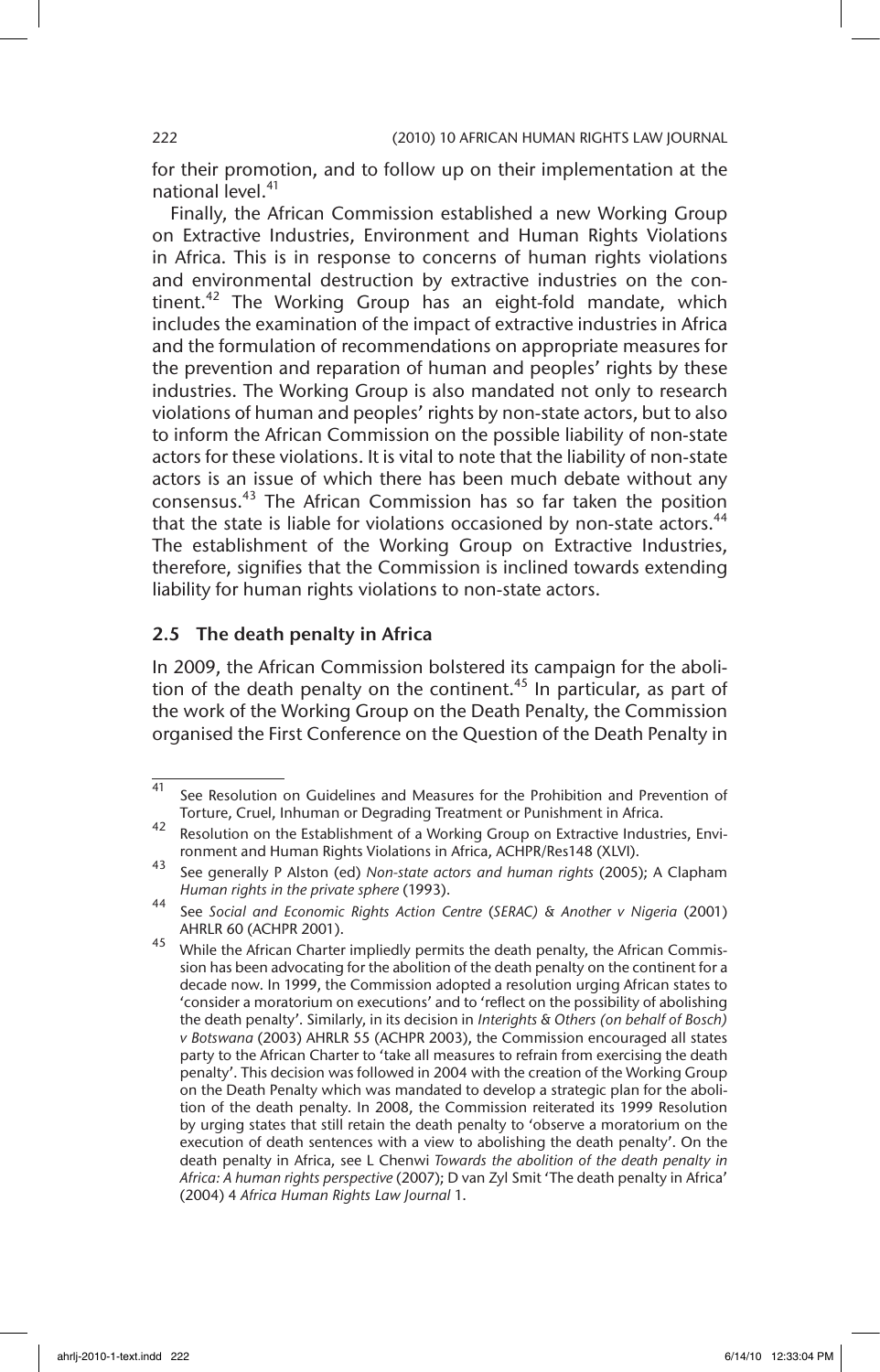Africa for Central, Eastern and Southern Africa. The conference brought together 50 participants representing states, AU organs, national human rights institutions, academic institutions and NGOs, with a view to debating issues concerning the death penalty and adopting a framework for its abolition.<sup>46</sup> At the conclusion of the conference, the participants adopted the Kigali Framework Document on the Abolition of the Death Penalty in Africa. The Framework Document sets out nine strategies to be employed in converting retentionist and *de facto* abolitionist states to abolitionist states. The strategies include conducting awareness campaigns and public debates on the death penalty and initiating public interest litigation to challenge the penalty. The document recommends the drafting of a Protocol to the African Charter on the Abolition of the Death Penalty in Africa to 'fill gaps in the African Charter on the inviolability and sanctity of human life'.

It is important to note here that in 2009, Burundi, Mali and Togo abolished the death penalty, in effect joining the ranks of abolitionist states in Africa. $47$  Positive developments towards the abolitionist trend were also recorded in Kenya and Nigeria. In August 2009, the Kenyan President not only commuted 4 000 death row convicts to life imprisonment, but he also issued a directive that the relevance of the death penalty in the country's statute books be urgently reviewed. $48$ However, in a move that threatened to reverse the gains made in Kenya towards becoming a *de jure* abolitionist state, the Kenyan police proposed the death penalty for persons found guilty of illegally possessing 'any automatic or semi-automatic self-loading military assault rifle of any other calibre'.<sup>49</sup> In Nigeria, the state of Lagos pardoned and released three death row prisoners, while the sentences of 37 other death row convicts were commuted.<sup>50</sup> Negative developments were recorded in Uganda, which proposed to introduce the death penalty for 'aggravated homosexuality'.<sup>51</sup>

### 2.6 Communications

The African Commission exercises its protective mandate through the communications procedure which serves to hold states accountable

<sup>&</sup>lt;sup>46</sup> Concept note for a regional conference on the death penalty for Central, East and Southern Africa (on file with the authors).

<sup>&</sup>lt;sup>47</sup> See Kigali Framework Document on the Abolition of the Death Penalty in Africa (on file with the authors) commending Burundi, Mali and Togo 'for being the latest countries to abolish the death penalty'.

<sup>48</sup> See 'Kibaki saves 4 000 prisoners from hangman's noose' http://www.eastandard. net (accessed 9 February 2010).

<sup>49</sup> See 'Owning AK-47 soon to be a hanging offence' http://www.nation.co.ke/News/- /1056/669076/-/unii2d/-/index.html (accessed 9 February 2010).

<sup>50</sup> See 'Pardons and commutations in Nigeria' http://www.worldcoalition.org/modules/ smartsection/item.php?itemid=360 (accessed 16 February 2010).

<sup>51</sup> See 'Ugandan Anti-homosexuality Bill should not be adopted' http://www.chr. up.ac.za/ press%20releases/Uganda-statement\_1.pdf (accessed 10 March 2010).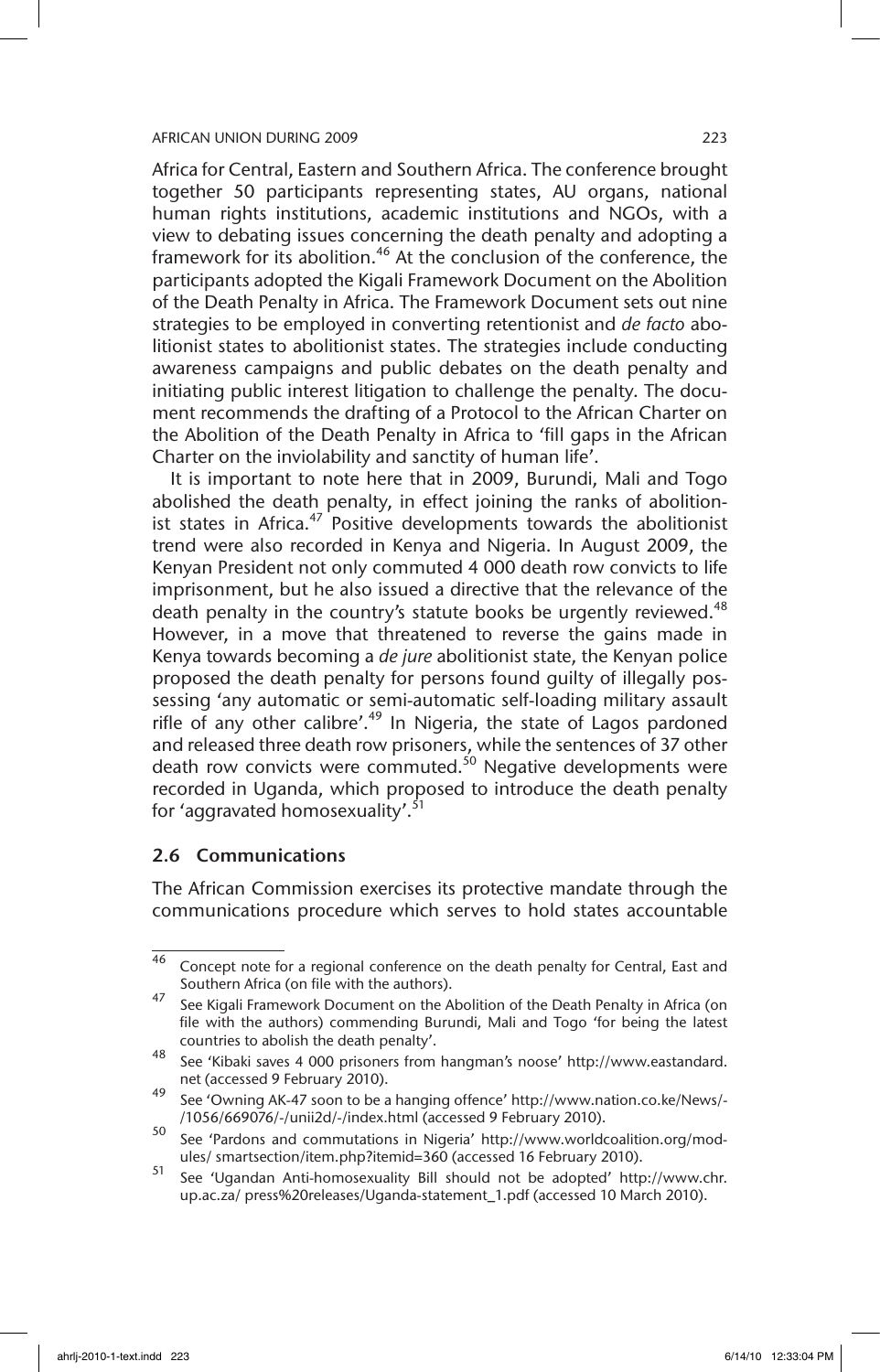for violations of the African Charter.<sup>52</sup> It has used this procedure to progressively and generously interpret the African Charter, in effect yielding a rich jurisprudence. The decisions of the Commission following the consideration of communications are published upon the approval of the AU Assembly of Heads of State and Government.<sup>53</sup> In 2009, the Commission published nine decisions. Of these, two were decided in 2008 but only published in the 26th Activity Report in 2009: *Mouvement Ivorien des Droits Humains (MIDH) v Côte d'Ivoire (I)*54 and *Wetsh'okonda Koso and Others v Democratic Republic of the Congo*. 55 Of the decisions delivered by the Commission in 2009, three were on communications submitted against Zimbabwe, two against Sudan, two against Cameroon and one against Kenya. One of the communications had been submitted in 2000, two in 2003, two in 2004, and two in 2005, illustrating the long time the Commission takes before reaching a decision on cases submitted to it.

# 2.6.1 Decisions at the 6th extraordinary session, April 2009

In *Zimbabwe Lawyers for Human Rights and Another v Zimbabwe,*56 the African Commission held that by preventing the publication of newspapers and seizing their equipment, the Zimbabwean government had violated the right to freedom of expression and property. By preventing the journalists to work, their right to income and livelihood and their right to work had been violated. In a related case, *Scanlen and Another v Zimbabwe,*<sup>57</sup> the Commission held that provisions in the Access to Information and Protection of Privacy Act, dealing with the compulsory accreditation of journalists and the criminalisation of the publication of 'falsehoods', violated the right to freedom of expression as set out in article 9(2) of the African Charter.

In *Zimbabwe Lawyers for Human Rights and Another (on behalf of Meldrum) v Zimbabwe,*<sup>58</sup> an American journalist, a long-term resident of Zimbabwe, published an article which caused the Zimbabwean authorities to deport him. In so doing, the authorities ignored the orders of the Zimbabwean courts. The African Commission held *inter alia* that the right to a deportation procedure 'in accordance with the law' (article 12(4)) and the independence of the judiciary (article 26) had been violated.

 $\frac{52}{52}$  See F Viljoen 'Communications under the African Charter: Procedure and admissibility' in Evans & Murray (n 15 above) 76.

 $53$  Art 59 African Charter.

 $^{54}$  (2008) AHRLR 62 (ACHPR 2008).

 $^{55}$  (2008) AHRLR 93 (ACHPR 2008).

 $^{56}$  Communication 284/2004, 26th Activity Report.

 $^{57}$  Communication 297/2005, 26th Activity Report.

Communication 294/2004, 26th Activity Report.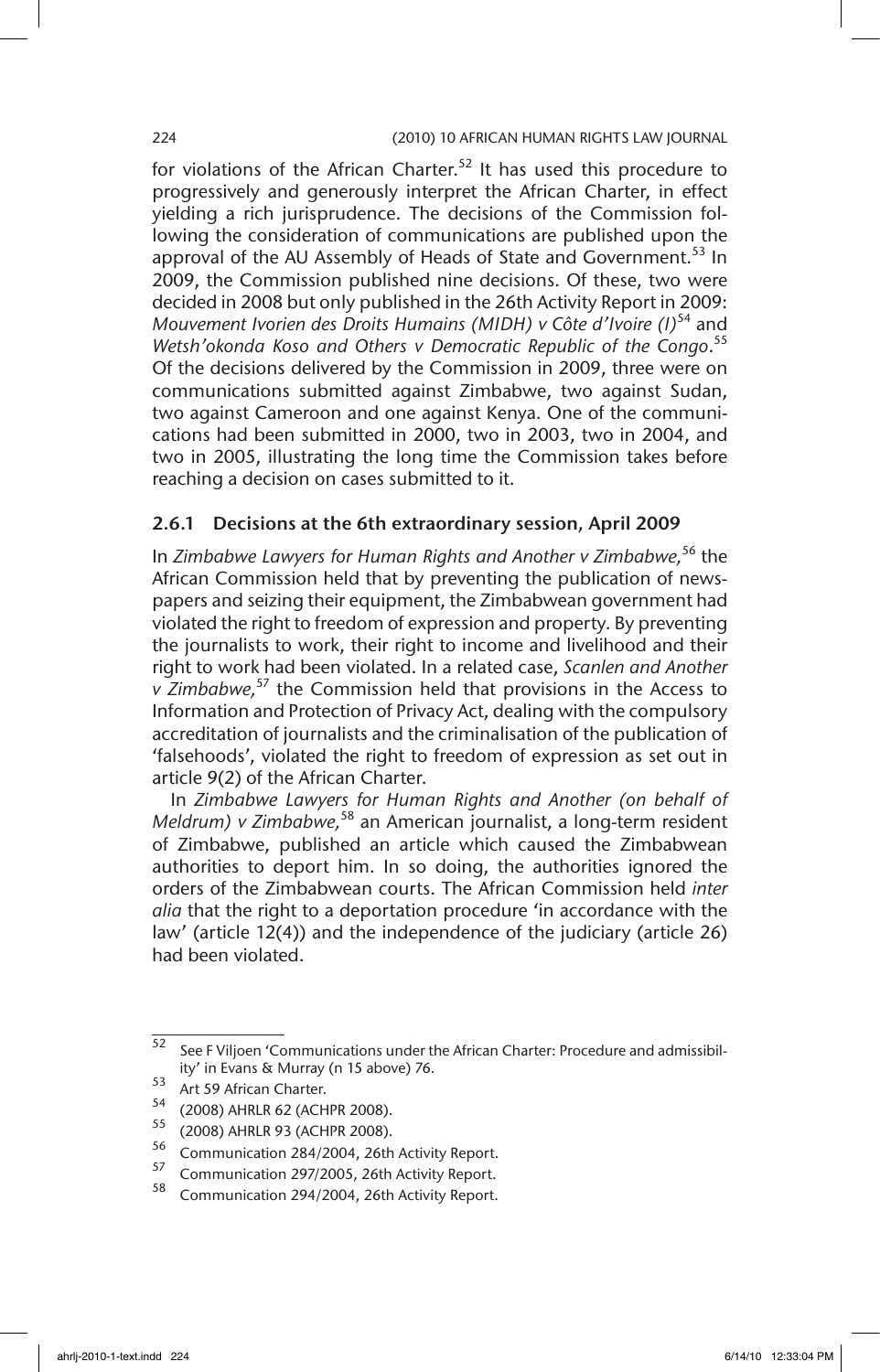# 2.6.2 Decision at the 45th ordinary session, May 2009

In *Gunme and Others v Cameroon*, 59 the complainants alleged that the right to self-determination of Southern Cameroonians had been violated continuously since the 1961 plebiscite in which they were not given the opportunity to choose territorial independence. They contended that Southern Cameroonians had suffered marginalisation and discrimination, particularly in the education sector, in the political arena and in relation to access to basic infrastructure and justice. The complainants also alleged that Cameroon's membership in the *Organisation pour l'Harmonisation des Droits d'Affaires en Afrique* (OHADA), which adopts legislation in French only and which becomes directly applicable in Cameroon, constituted discrimination against Englishspeaking people of Cameroon. In its decision, the African Commission affirmed its earlier position as set out in *Katangese Peoples' Congress*  v Zaire,<sup>60</sup> that the African Charter could not be invoked to threaten state sovereignty. Consequently, it did not find that the right to selfdetermination of Southern Cameroonians had been violated. However, the Commission found that the people of Southern Cameroon could legitimately claim to be a 'people' and they qualified to be regarded as such since they manifested numerous characteristics and affinities, which include a common history, linguistic tradition, territorial connection and political outlook. Therefore, while Southern Cameroonians could not secede, they were entitled to exercise their right to self-determination in a number of other ways.

# 2.6.3 Decisions at the 46th ordinary session, November 2009

In *Centre for Minority Rights Development (Kenya) and Another v Kenya*, 61 the African Commission held in a 298-paragraph decision that members of the Endorois community, who had been evicted from their ancestral land, had had their rights to freedom of religion, property, cultural life, free disposal of natural resources, and development violated. The Commission declared the communication admissible based on the fact that the state had not contested admissibility. The Commission recommended that Kenya *inter alia* give back the Endorois ancestral land to the community, pay adequate compensation for loss suffered and pay royalties to the community for economic activities on their land. The Kenyan government was given three months to report back on their implementation of the Commission's recommendations. The decision is a significant contribution to jurisprudence on the rights of indigenous peoples. The decision is also significant as being the first decision in which the Commission has found a violation of the right to development in article 22 of the African Charter, the only international

 $\frac{59}{59}$  Communication 266/2003, 26th Activity Report.

<sup>(2000)</sup> AHRLR 72 (ACHPR 1995).

Communication 276/2003, 27th Activity Report.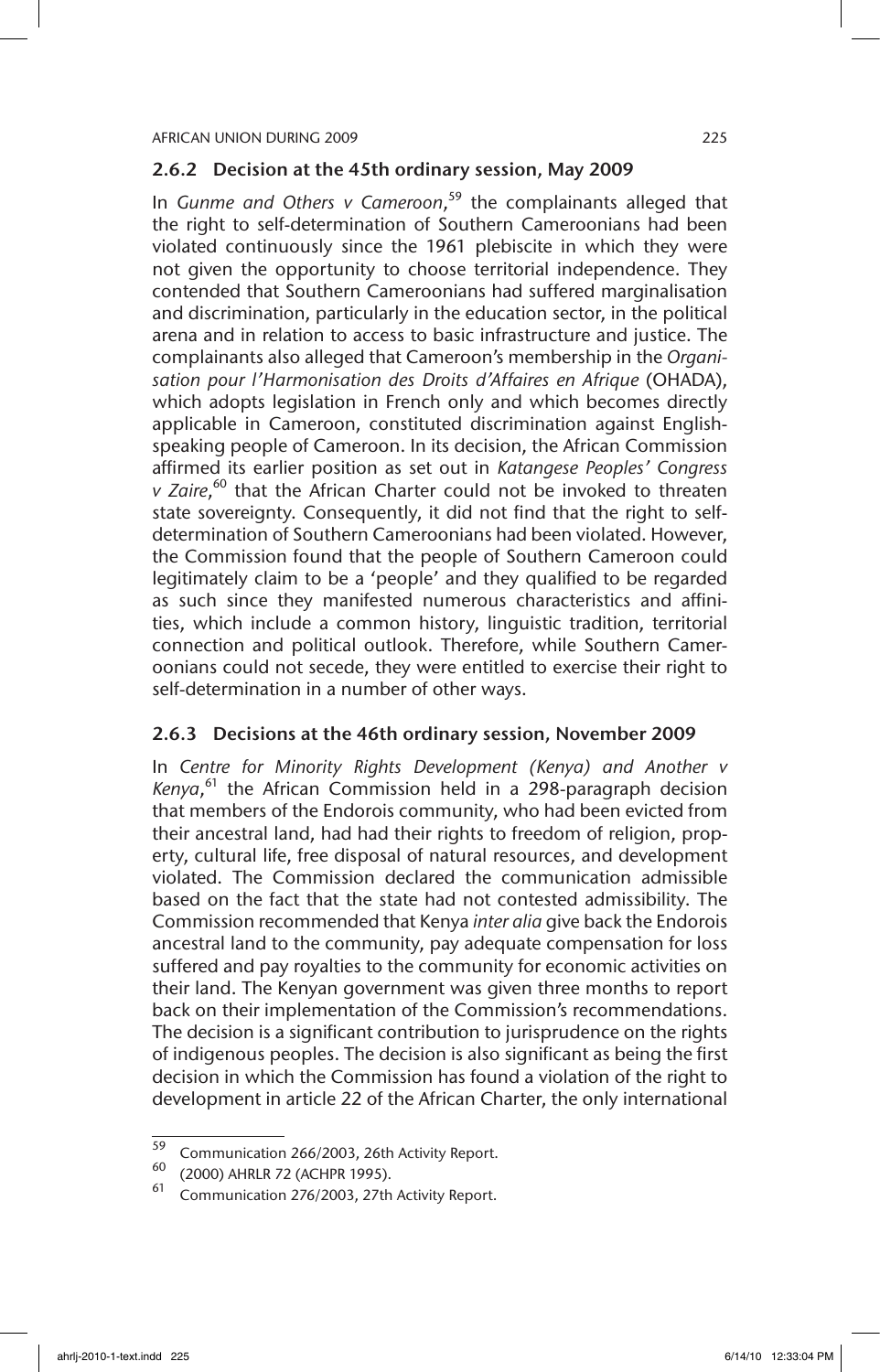treaty that includes the right to development. In finding that the right to development had been violated, the Commission held that the government had not sufficiently consulted the community. The government had also failed to provide compensation or suitable alternative land for grazing.<sup>62</sup>

In *Association of Victims of Post-Electoral Violence and Another v Cameroon*, 63 the claim was that compensation had not been paid to the victims of post-electoral violence in October 1992 in Bamenda, Cameroon, despite a committee responsible for compensation having been established in February 1993. The victims brought a case before the Administrative Chamber of the Supreme Court in 1998 which to date had not decided the matter. In April 2003 the case was brought before the African Commission. In December 2004 the Commission declared the case admissible as it considered the 'delays by the Administrative Chamber of the Supreme Court of Cameroon excessive'.<sup>64</sup> The Commission held that by 'failing to prevent the 1992 post-electoral violence even though there were early warning signs', the state had violated article 1 of the African Charter.<sup>65</sup> The Commission further found a violation of article 7 in relation to the right to have a cause heard within reasonable time and of article 4 (physical integrity) and article 14 (right to property). The Commission held that Cameroon should compensate the victims but, in line with its case law, left it to the state to determine the amount 'in accordance with applicable laws'.<sup>66</sup>

*Doebbler v Sudan<sup>67</sup>* dealt with the termination of refugee status for thousands of Ethiopian refugees from Sudan in 1999. The communication was submitted in February 2000 and the African Commission declared it inadmissible due to a failure to exhaust local remedies in November 2003. In February 2004, the complainant requested the Commission to reconsider its decision. It decided to do so and invited the parties to submit new arguments on admissibility. In May 2006 the Commission declared the communication admissible since<sup>68</sup>

it was not reasonable to expect refugees to seize the Sudanese Courts of their complaints, given their extreme vulnerability and state of deprivation, their fear of being deported and their lack of adequate means of legal representation.

In November 2009, nearly ten years after the submission of the communication, the Commission found that no provisions of the African Charter had been violated as it found no proof of forcible repatriation.

 $\frac{62}{63}$  Para 298.

Communication 272/03, 27th Activity Report.

 $64$  Para 65.

Para 121. The Commission comes to this conclusion after an excessively long analysis of art 1; see paras 93-121.

 $^{66}$  Para 138.

 $^{67}$  Communication 235/00, 27th Activity Report.

Para 116.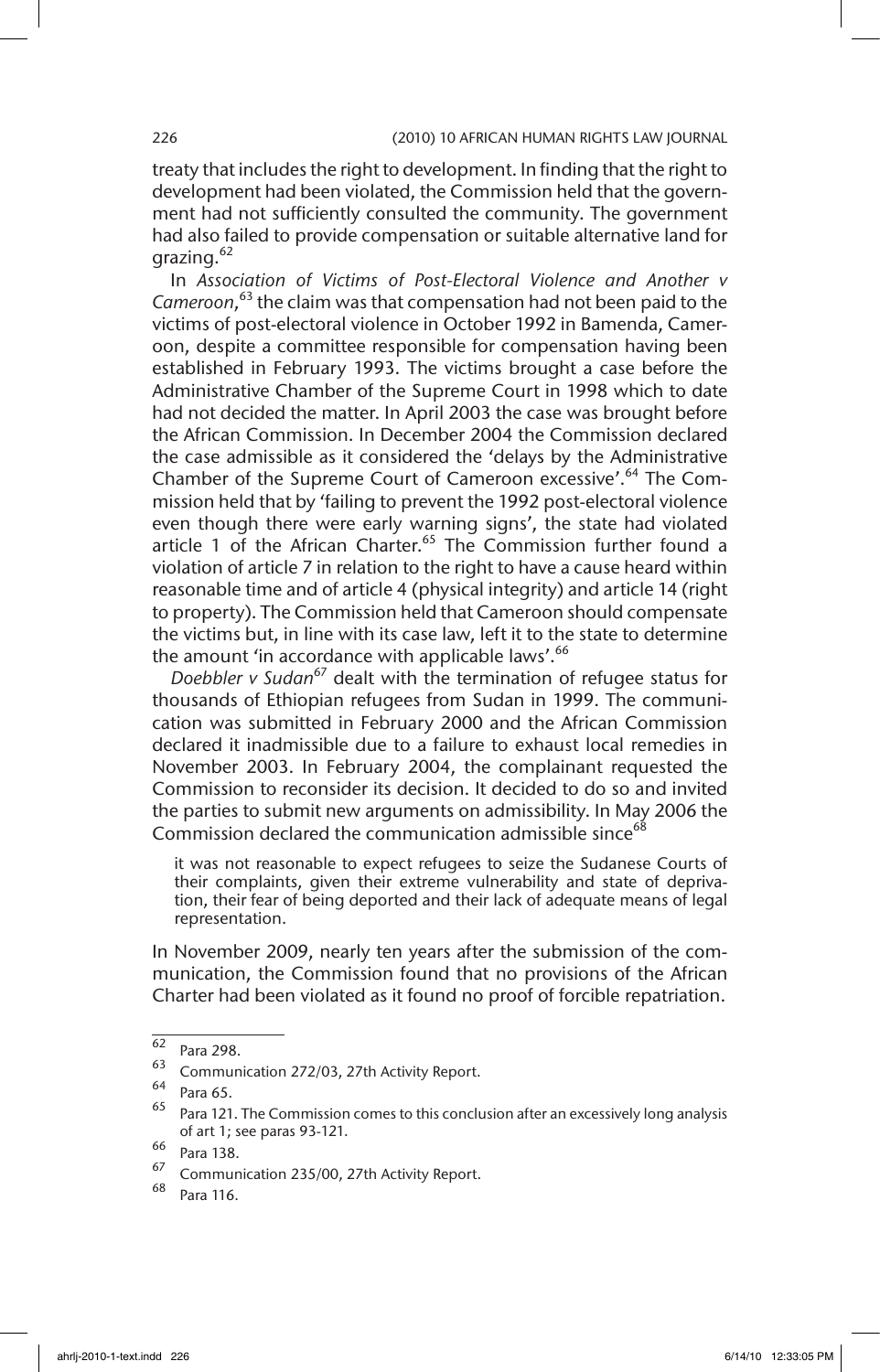In *Darfur Relief and Documentation Centre v Sudan*, 69 it was claimed that the government of Sudan owed 33 Sudanese citizens compensation for their imprisonment in Iran from 1983 to 1990. The Sudanese citizens, who at the time were employed by a state-owned Iraqi oil company, were arrested by Iran during the Iran-Iraq war. After their release, Iraq agreed to compensate them. The payment had to be done through the Sudanese Ministry of Finance and Economic Planning and Iraq cancelled debt owed by Sudan equivalent to the sum agreed to be paid to the released workers. Part of the agreed compensation was paid in 1992, but the remainder has never been paid out. A case against the Ministry of Finance was pursued before the Sudanese courts between 2000 and 2003. The Commission declared the case inadmissible on the basis of non-exhaustion of local remedies as the complainant had failed to bring the case before the Sudanese Constitutional Court.<sup>70</sup> The Commission went on to find that the case had also not been submitted within a reasonable time as the complainant had waited two years and five months after the decision of the High Court (in 2003) to submit the case to the African Commission.

# 3 The African Court on Human and Peoples' Rights

The African Court is charged with the function of judicial enforcement of human rights on the continent. As a judicial body, the Court complements the quasi-judicial mandate of the African Commission. It is composed of 11 judges, who convene four times per year in ordinary sessions that last for about 15 days each. The Court has its seat in Arusha, Tanzania. In 2009, the African Court made initial steps towards being fully operational. It harmonised its rules of procedure with those of the African Commission and rendered its first judgment.

Members of the African Court and the African Commission held two joint meetings, on 14-17 July and 12-16 October 2009. At these meetings, the Commission and the Court agreed on revisions of the provisions in the African Commission's interim Rules of Procedure dealing with the relationship between the Commission and the Court. By the end of 2009, the Commission and Court had not yet published their respective final Rules of Procedure.

The Court handed down its first judgment on 15 December 2009, almost six years after the entry into force of the Protocol establishing the Court.<sup>71</sup> The case was submitted by a Chadian national residing in Switzerland against Senegal with the aim of the Court suspending the proceedings instigated in Senegal against Hissène Habré, for crimes he committed while he was president of Chad. Senegal has not made a

 $\frac{69}{69}$  Communication 292/2004, 27th Activity Report.

Para 73.

<sup>71</sup> *Yogogombaye v Senegal*, Application 001/2008.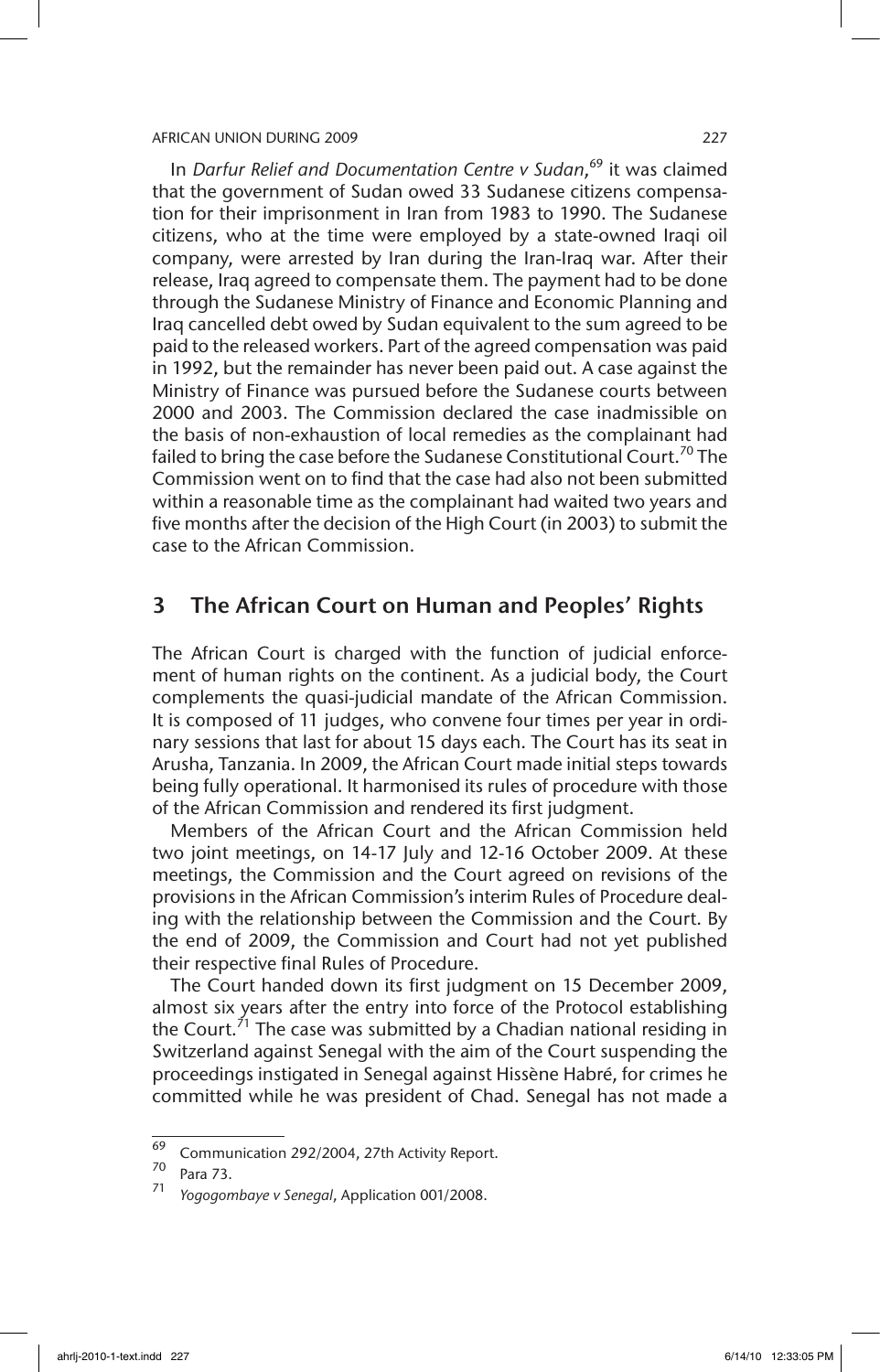declaration under article 34(6) of the Protocol establishing the Court allowing for direct individual access to the Court. The case in question could therefore easily have been struck off the roll by the Court registry. Instead, the Court delivered a 13-page judgment to which Judge Ouguergouz appended a separate opinion.

Due to the slow processing of cases before the Commission, it might still be some time before a case is submitted by the African Commission to the African Court. Arguably, the Commission can only submit a case which claims that the violation took place after the state against which the complaint was submitted ratified the Court Protocol. The exception would be cases of continuous violations. Under the interim Rules of Procedure of the Commission, a state has six months from being informed about the decision to supply the Commission with information about how it has implemented the decision.<sup>72</sup> If no response is received, the Commission shall send a reminder giving the state three months to respond.<sup>73</sup> If the Commission then decides that a state has not complied with its recommendations, it can proceed with bringing the case to the Court. It is worth noting that of the cases decided in 2009, in which the Commission found violations of the African Charter, only one was against a country that had ratified the Court Protocol, namely Kenya.

# 4 The African Committee of Experts on the Rights and Welfare of the Child

The African Children's Committee is Africa's continental body of experts charged with the function of monitoring the implementation of the African Charter on the Rights and Welfare of the Child (African Children's Charter).74 It is composed of 11 members of 'high moral standing, integrity, impartiality and competence in matters of the rights and welfare of the child',75 who meet twice a year to, *inter alia*, consider state reports and communications. In 2009, the Committee held its 13th and 14th ordinary sessions, both of which were held in Addis Ababa, Ethiopia.<sup>76</sup> The main activities of the Committee during these two sessions are discussed below.

 $\frac{72}{72}$  Art 115(2).

 $\frac{73}{74}$  Art 115(4).

 $^{74}$  (1990) OAU Doc CAB/LEG/24.9/49 (1990).

Art 33(1) African Children's Charter.

<sup>76</sup> The Committee held its 13th session from 20 to 22 April 2009 and its 14th session from 16 to 19 November 2009.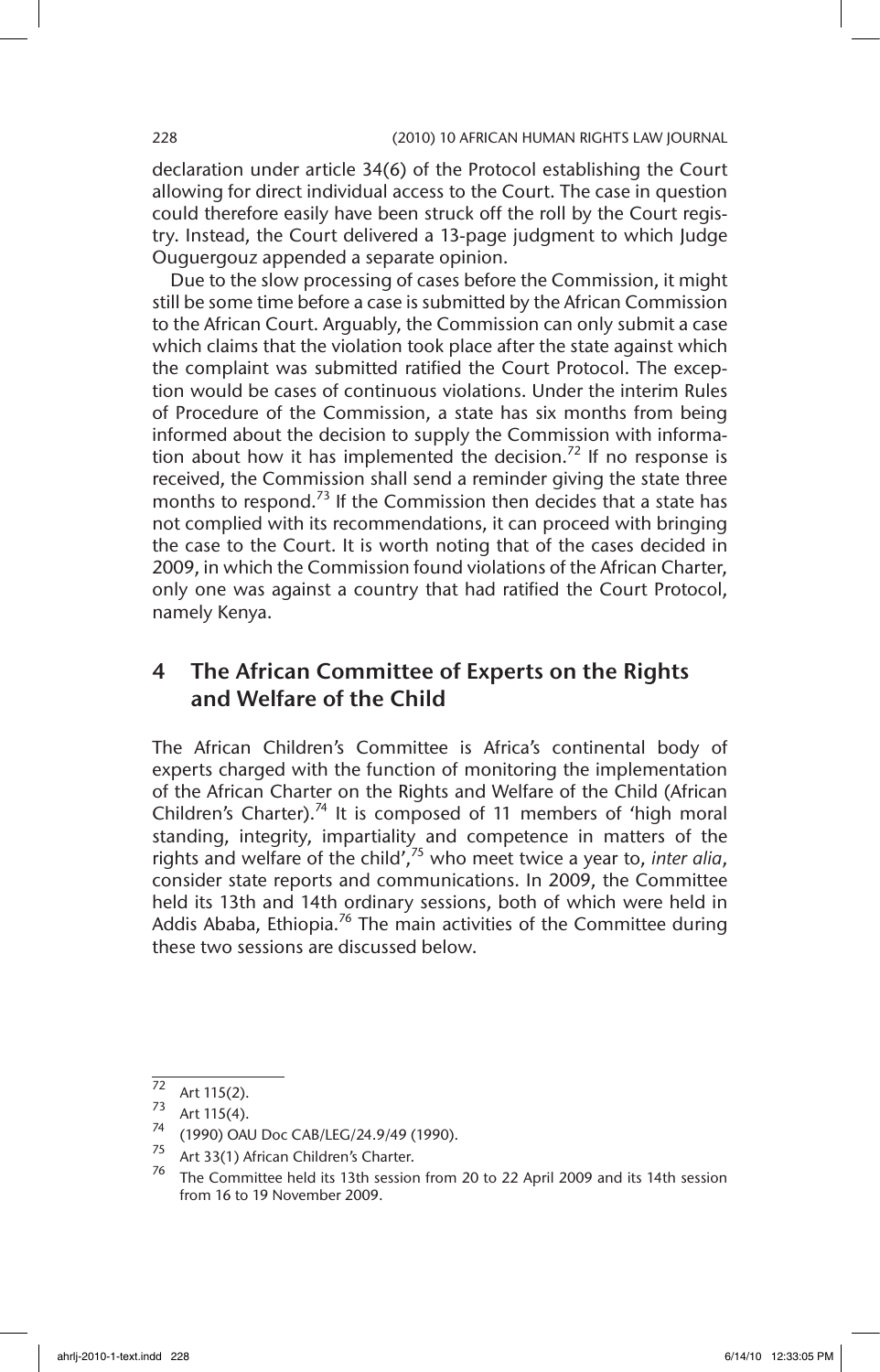### 4.1 State reporting

Every state party to the African Children's Charter is obliged to report to the African Children's Committee on the measures it has adopted to give effect to the provisions of the Children's Charter.<sup>77</sup> This obligation should be discharged within two years of the entry into force of the Charter in respect of a state party and, thereafter, every three years.<sup>78</sup> The Committee considered its first batch of state reports in 2008. In 2009, the Committee further cemented its role in monitoring compliance with the African Children's Committee through the state reporting procedure. The Committee held a pre-session for consideration of six state party reports during its 13th session.<sup>79</sup> The reports of Burkina Faso, Kenya, Mali, Niger, Rwanda and Tanzania were considered during the pre-session. Issues to be raised and questions to be posed to the respective states during the examination of the reports at the 14th session were formulated. As planned, the Committee examined the reports of the six states during the 14th session, $80$  but failed to promptly adopt concluding observations after considering the reports.

# 4.2 Communications

The African Children's Committee is mandated to receive and consider communications alleging violations of the African Children's Charter.<sup>81</sup> Since its inauguration in 2001, the Committee had received two communications. The Committee had by the end of 2009 not yet reached any final decision on any of these communications, despite the fact that it received the first communication way back in 2005. Such delay renders hollow the communications procedure of the African Children's Committee, and is an issue that should be addressed urgently for, with time, the Committee will most definitely receive more communications. Thus, during its 14th session, the Committee was implored by the NGO Forum  $to<sup>82</sup>$ 

[a]mend its guidelines for the consideration of [c]ommunications to include a timeframe of six weeks for the ACERWC to acknowledge receipt of a communication, to make a decision on admissibility and finally to give its decision on the merits of the [c]ommunication within a reasonable period of time to ensure that victims are not left without redress.

It would do well for the Commission to implement this recommendation because, as it has been rightly observed, '[t]he longer the consideration

<sup>77</sup> Art 43(1) African Children's Charter.

 $\frac{78}{79}$  As above.

See J Sloth-Nielsen & B Mezmur 'Out of the starting blocks: The 12th and 13th sessions of the African Committee of Experts on the Rights and Welfare of the Child' (2009) 9 *African Human Rights Law Journal* 336.

<sup>80</sup> See Report of the 14th session of the African Children's Committee.

<sup>&</sup>lt;sup>81</sup> Art 44(1) African Children's Charter.<br>82 Depart of the 14th against noise 21/2

Report of the 14th session, para 31(iv).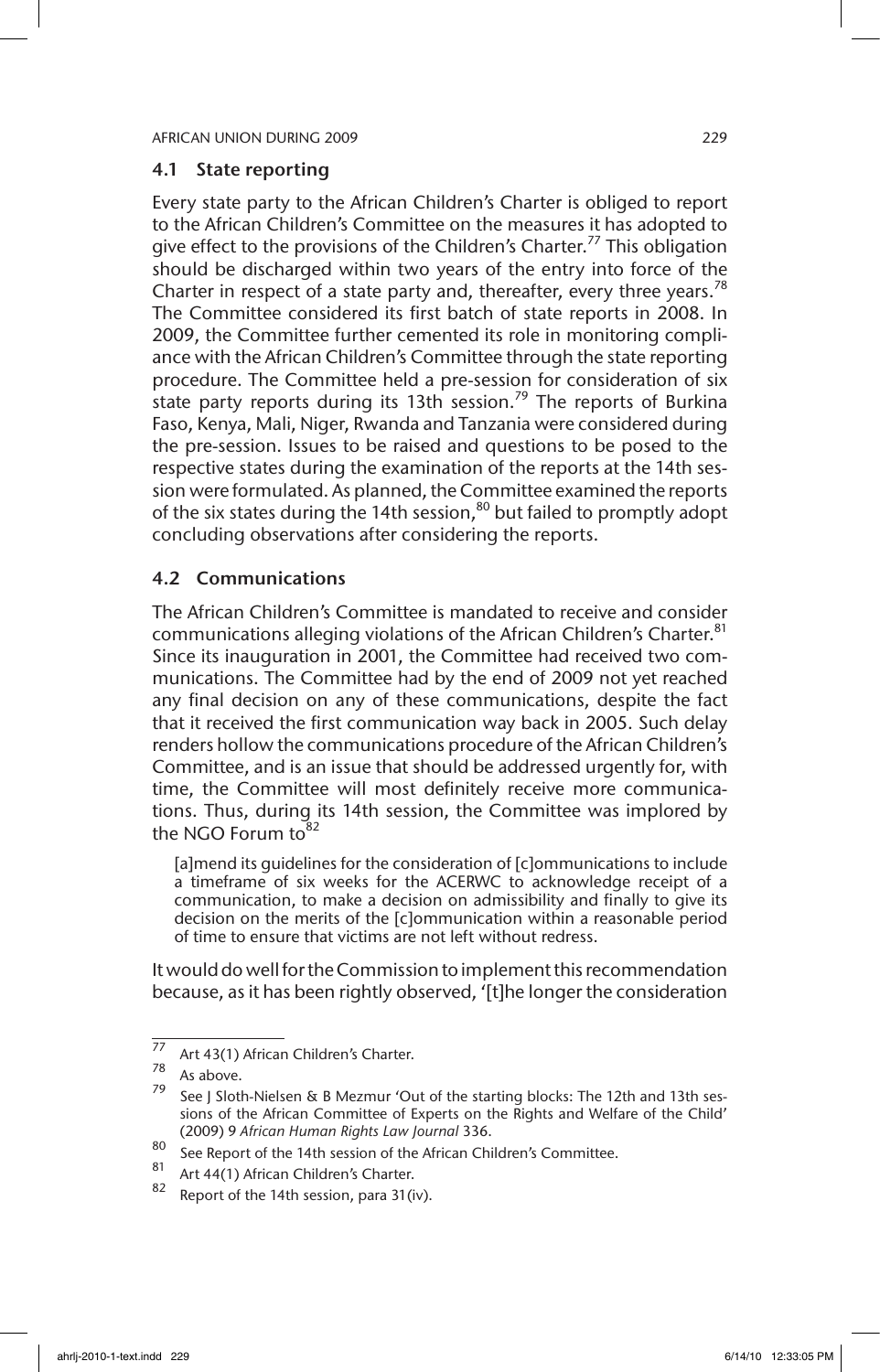of a communication takes, the more it allows the perpetuation of the violation of children's rights'.<sup>83</sup>

# 5 African Union main organs

### 5.1 Standard setting

On 23 October 2009, Africa witnessed a landmark development in standard setting when a Special Summit of the AU convened in Kampala, Uganda, $84$  and adopted the Convention for the Protection and Assistance of Internally Displaced Persons in Africa (Kampala Convention). It is estimated that Africa is home to 11,6 million internally displaced persons (IDPs), representing 45 per cent of the world's population of IDPs.<sup>85</sup> The Convention therefore seeks to address the problem of internal displacement on the continent by 'eradicating the root causes, especially persistent and recurrent conflicts as well as addressing displacement caused by natural disasters'.<sup>86</sup> It establishes a legal framework for preventing internal displacement, $87$  for protecting and assisting IDPs,<sup>88</sup> and for solidarity, co-operation and mutual support between states in combating internal displacement.<sup>89</sup> Moreover, the Convention sets out general duties of states,  $90$  non-state actors  $91$ and the  $AU.<sup>92</sup>$ 

As the first ever regional treaty to address the plight of IDPs, the Kampala Convention is a 'landmark legal instrument in international human rights and humanitarian law'.<sup>93</sup> It sets a precedent that is worth being emulated at the international and regional levels. The impact of the Convention will, however, turn on a number of factors, including its rapid ratification by states and implementation at the national level.

 $rac{83}{84}$  Sloth-Nielsen & Mezmur (n 79 above) 336 346.

African Union Special Summit of Heads of State and Government on Refugees, Returnees, and Internally Displaced Persons in Africa, Kampala, Uganda, 22-23 October 2009.

<sup>85</sup> Internal Displacement Monitoring Centre (IDMC) *Internal displacement: Global overview of trends and developments in 2008* (2009) 9.

<sup>86</sup> Preamble, para 5 Kampala Convention.

 $^{87}$  Art 4 Kampala Convention.

 $\frac{80}{89}$  Art 5 Kampala Convention.

<sup>&</sup>lt;sup>89</sup> Art 5(2) Kampala Convention.

 $^{90}$  Art 3 Kampala Convention.

<sup>&</sup>lt;sup>91</sup> Arts 6 & 7 Kampala Convention.

 $^{92}$  Art 8 Kampala Convention.

<sup>&#</sup>x27;Press Release' issued by the Special Rapporteur on Refugees, Asylum Seekers, Returnees and Internally Displaced Persons, http://www.achpr.org/english/Press%20 Release/Kampala% 20CONVENTION\_IDPs.pdf (accessed 26 January 2010).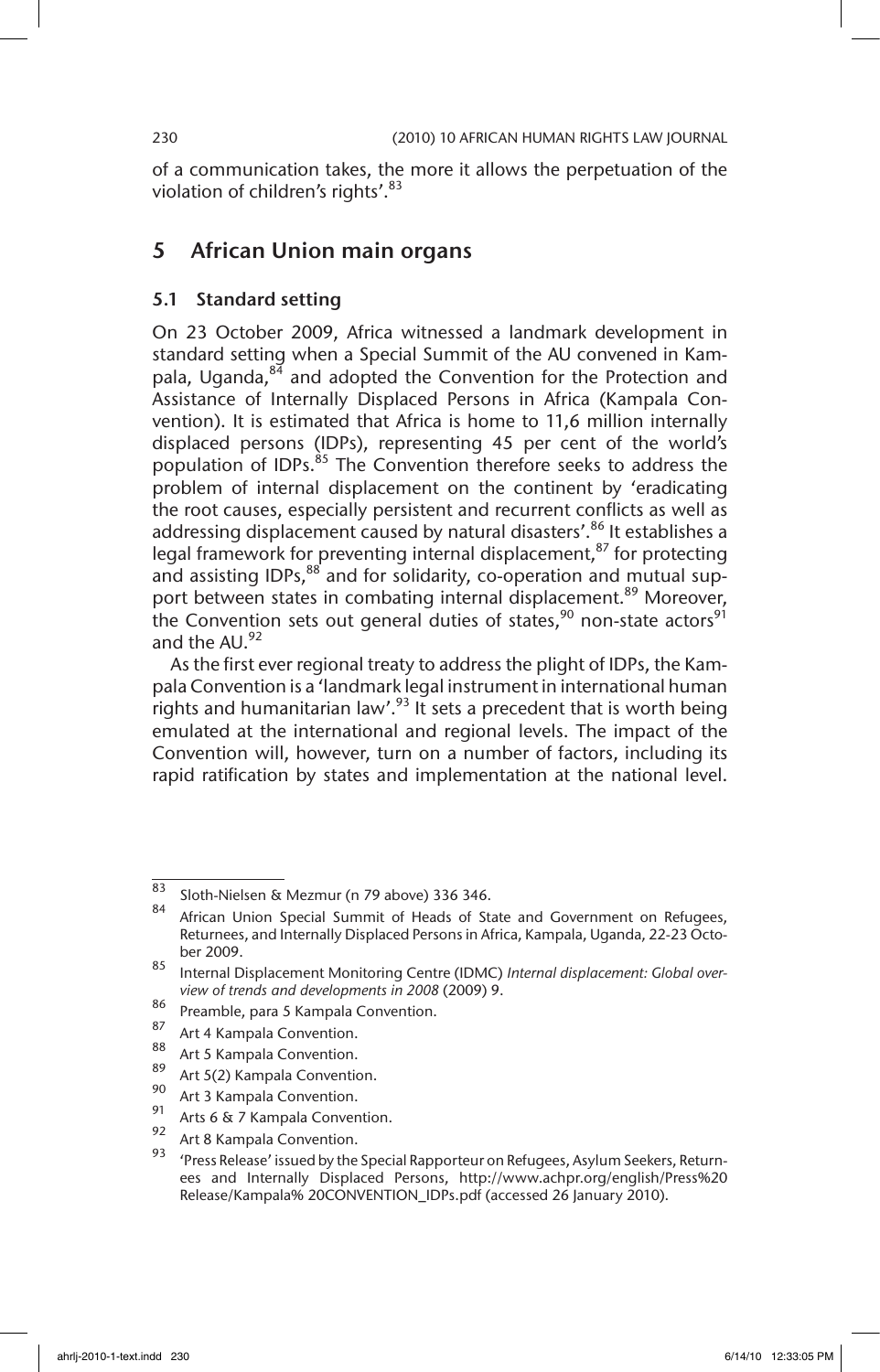At the end of 2009, 25 African states had signed the Convention,  $94$ while none had ratified it. The Convention will come into force upon the ratification of 15 states.<sup>95</sup> The greater challenge, however, lies in preventing and eradicating violent conflicts in Africa which are the primary generators of IDPs on the continent.

In addition to the Kampala Convention, two other instruments with relevance to human rights in Africa, adopted by the AU in 2009, should be mentioned. In February 2009, the AU Assembly adopted the Statute of the African Union Commission on International Law which is set to play a leading role in the drafting of new treaties, including in the field of human rights.<sup>96</sup> The African Charter on Statistics was also adopted at the same session. The Charter will come into force upon the 15th ratification. So far, only Mauritius has ratified the Charter. Hopefully, the Charter will contribute to the development of more accurate statistics from African countries which in turn would be beneficial for monitoring compliance with human rights.

# 5.2 African Union Assembly

Seemingly as a result of the indictment of the Sudanese President al-Bashir by the ICC, the Assembly in February mandated the AU Commission, in consultation with the African Commission and the African Court, to examine the implications of giving the African Court competence to try international crimes.<sup>97</sup> By the end of 2009, no concrete proposals had been presented. Ways in which to finance an expansion of the African Court's mandate would need to be considered seriously. According to a decision of the AU Assembly in July 2006, the former Chadian president Hissène Habré is due to be prosecuted in Senegal on behalf of the AU. However, his trial has not begun due to a lack of money. The Assembly in July 2009 again called for contributions from member states for the trial and requested the government of Senegal and the AU Commission to consider convening a donors' conference.<sup>98</sup>

It remains to be seen whether the suggestion to establish criminal jurisdiction for the African Court will remain on the AU agenda. If concrete proposals emerge, it will be important to ensure that such jurisdiction should not be used to shield African perpetrators against

 $\frac{1}{94}$  Burundi, Central African Republic, Côte d'Ivoire, Comoros, Republic of Congo, Djibouti, Democratic Republic of Congo, Ethiopia, Equatorial Guinea, Gabon, The Gambia, Ghana, Liberia, Mali, Namibia, Nigeria, Rwanda, Saharawi Arab Democratic Republic, Sierra Leone, Somalia, São Tomé and Principe, Togo, Uganda, Zambia and Zimbabwe.

<sup>&</sup>lt;sup>95</sup> Art 17 Kampala Convention.

The members of the Commission were appointed by the Assembly in July 2009. See Assembly/AU/Dec 249(XIII). Of the 11 members only one is a woman.

<sup>97</sup> Decision on the Implementation of the Assembly Decision on the Abuse of the Principle of Universal Jurisdiction, Assembly/AU/Dec 213(XII) para 9.

<sup>98</sup> Decision on the *Hissène Habré* case, Assembly/AU/Dec 240(XII); Decision on the *Hissène Habré* case, Assembly/AU/Dec 246(XIII).